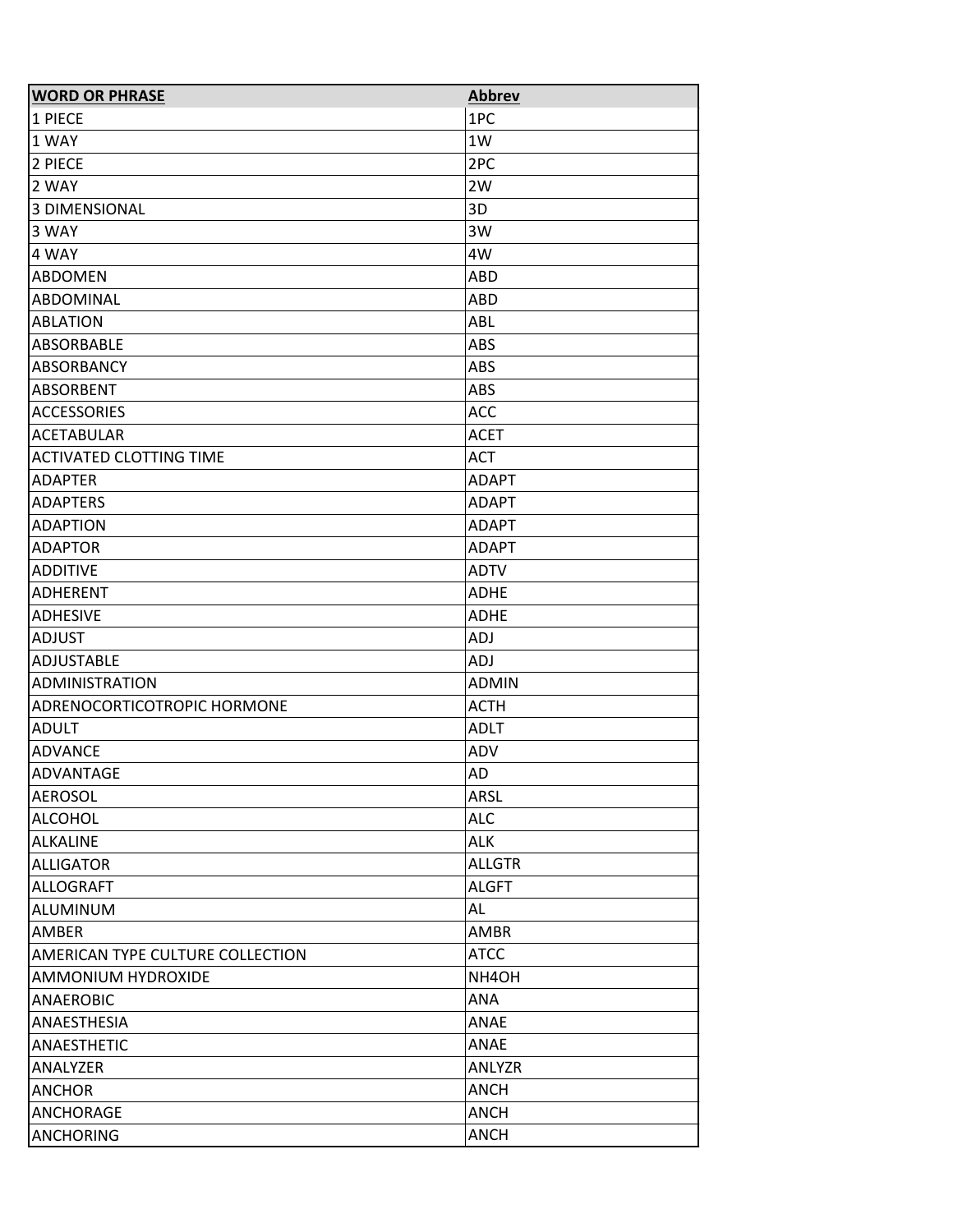| <b>AND</b>                              | &               |
|-----------------------------------------|-----------------|
| ANESTHESIA                              | <b>ANAE</b>     |
| <b>ANESTHETIC</b>                       | ANAE            |
| ANEURYSM                                | ANEU            |
| <b>ANGIOGRAPHIC</b>                     | <b>ANGIO</b>    |
| <b>ANGIOGRAPHY</b>                      | <b>ANGIO</b>    |
| ANGLE                                   | ANG             |
| ANGLED                                  | ANG             |
| <b>ANKLE</b>                            | ANK             |
| <b>ANTERIOR</b>                         | <b>ANT</b>      |
| <b>ANTERIOR POSTERIOR</b>               | AP              |
| <b>ANTEROPOSTERIOR</b>                  | AP              |
| ANTI PROSTATE SPECIFIC ANTIGEN          | ANTI-PSA        |
| ANTIBACTERIAL                           | <b>ANTIBACT</b> |
| <b>ANTIBIOTIC</b>                       | ABX             |
| <b>ANTIBODY SUSCEPTIBILITY TEST</b>     | <b>AST</b>      |
| ANTICOAGULANT                           | <b>ANTICOAG</b> |
| ANTI-EMBOLISM                           | A-EMBO          |
| <b>ANTIMICROBIAL</b>                    | A-MICRO         |
| <b>ANTISEPTIC</b>                       | <b>ASEP</b>     |
| <b>APPLICATOR</b>                       | <b>APPL</b>     |
| ARMBOARD                                | ARMBD           |
| ARTERIAL                                | ARTL            |
| ARTERY                                  | <b>ART</b>      |
| <b>ARTHROSCOPE</b>                      | <b>ARTHRSCP</b> |
| <b>ARTHROSCOPY</b>                      | <b>ARTHRSCP</b> |
| <b>ARTICULAR</b>                        | <b>ARTIC</b>    |
| <b>ARTICULATED</b>                      | <b>ARTIC</b>    |
| <b>ARTICULATING</b>                     | <b>ARTIC</b>    |
| ASPARTATE AMINOTRANSFERASE              | <b>AST</b>      |
| <b>ASPIRATING</b>                       | <b>ASP</b>      |
| <b>ASPIRATION</b>                       | ASP             |
| <b>ASPIRATOR</b>                        | ASP             |
| ASSEMBLY (ADJECTIVES ONLY NOUN IN FULL) | AY              |
| <b>AUGMENT</b>                          | <b>AUG</b>      |
| <b>AUGMENTATION</b>                     | <b>AUG</b>      |
| <b>AUGMENTS</b>                         | <b>AUG</b>      |
| <b>AUTOCLAVABLE</b>                     | <b>ATCLV</b>    |
| <b>AUTOCLAVE</b>                        | <b>ATCLV</b>    |
| <b>AUTOCLAVED</b>                       | <b>ATCLV</b>    |
| <b>AUTOMATED</b>                        | <b>AUTO</b>     |
| <b>AUTOMATIC</b>                        | <b>AUTO</b>     |
| <b>AUTOMATIC QUALITY CONTROL</b>        | AQC             |
| <b>BACTERIA</b>                         | <b>BACT</b>     |
| <b>BACTERIAL</b>                        | <b>BACT</b>     |
| <b>BACTERIOLOGICAL</b>                  | <b>BACT</b>     |
| <b>BACTERIOLOGY</b>                     | <b>BACT</b>     |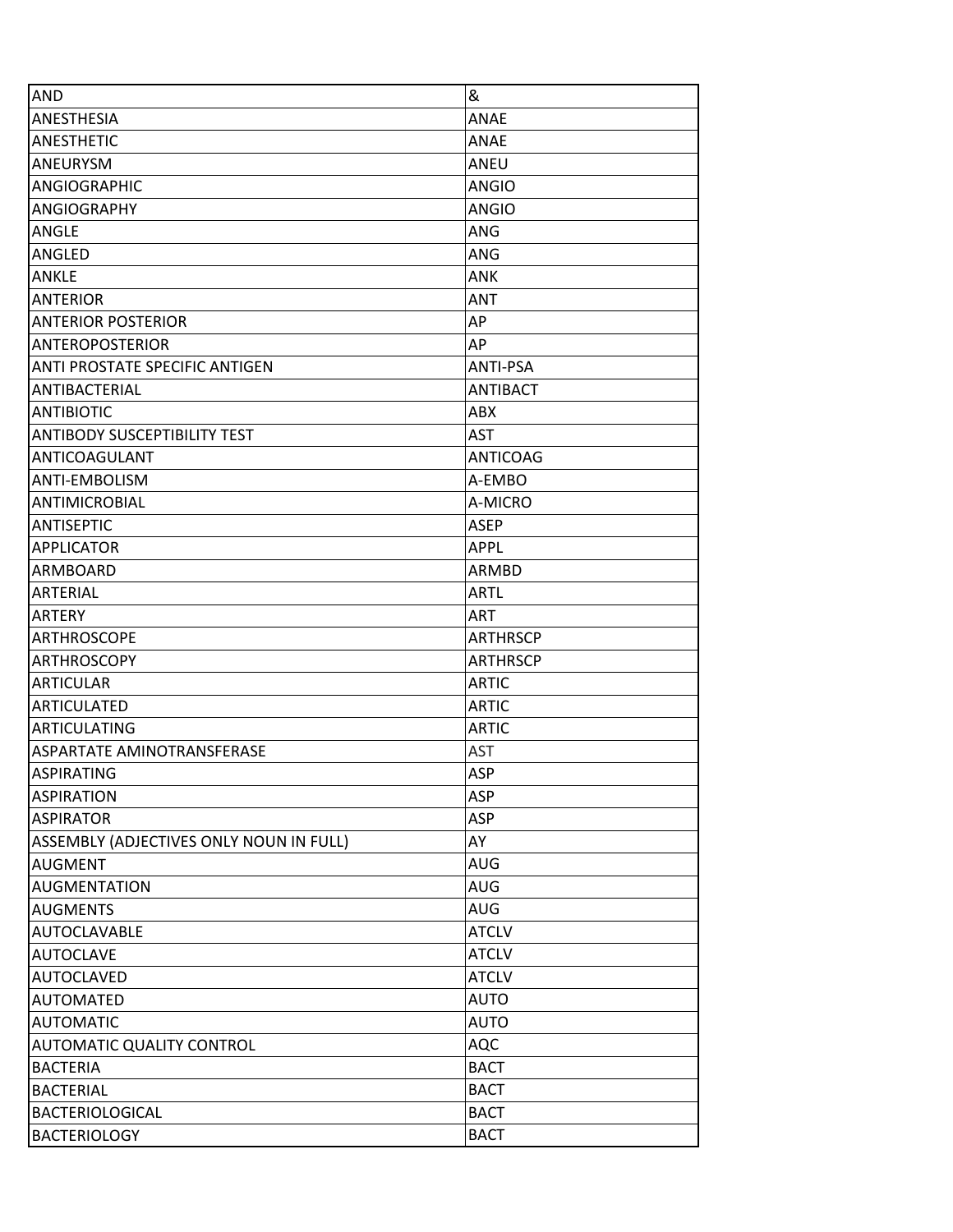| <b>BALANCED SALT SOLUTION</b>            | <b>BSS</b>     |
|------------------------------------------|----------------|
| <b>BALLOON</b>                           | <b>BALLN</b>   |
| <b>BANDAGE</b>                           | <b>BNDG</b>    |
| <b>BAR CODE</b>                          | <b>BARCODE</b> |
| <b>BARIUM</b>                            | BA             |
| BARRIER                                  | <b>BARR</b>    |
| <b>BASKET</b>                            | <b>BSKT</b>    |
| <b>BATTERY</b>                           | <b>BATT</b>    |
| <b>BAYONET</b>                           | BAY            |
| <b>BEARING</b>                           | <b>BRNG</b>    |
| <b>BEIGE</b>                             | <b>BGE</b>     |
| BERENSTEIN                               | <b>BER</b>     |
| <b>BETA TRICALCIUM PHOSPHATE</b>         | <b>B-TCP</b>   |
| <b>BICARBONATE</b>                       | <b>BICARB</b>  |
| <b>BIOABSORBALE</b>                      | <b>BIOABS</b>  |
| BIOHAZARD                                | <b>BIOHAZ</b>  |
| <b>BIOHAZARDOUS</b>                      | <b>BIOHAZ</b>  |
| <b>BIOSYN</b>                            | <b>BSYN</b>    |
| <b>BIPHASAL POSITIVE AIRWAY PRESSURE</b> | <b>BIPAP</b>   |
| <b>BLACK</b>                             | <b>BLK</b>     |
| <b>BLADE</b>                             | <b>BLDE</b>    |
| <b>BLOOD VOLUME MONITOR</b>              | <b>BVM</b>     |
| <b>BLUE</b>                              | <b>BLU</b>     |
| <b>BORDER</b>                            | <b>BDR</b>     |
| <b>BOTTLE</b>                            | <b>BTL</b>     |
| <b>BOTTOM</b>                            | <b>BTTM</b>    |
| <b>BRACKET</b>                           | <b>BRCKT</b>   |
| <b>BRAIDED</b>                           | <b>BRAID</b>   |
| <b>BRAIN HEART INFUSION</b>              | BHI            |
| <b>BRAIN NATRIURETIC PEPTIDE</b>         | <b>BNP</b>     |
| <b>BREATHING</b>                         | <b>BRTH</b>    |
| <b>BRIGHT WHITE</b>                      | <b>BRTWHTE</b> |
| <b>BRILLIANT GREEN</b>                   | BG             |
| <b>BROCKVILLE GENERAL HOSPITAL</b>       | <b>BGH</b>     |
| <b>BRONCHIAL</b>                         | <b>BRONCO</b>  |
| <b>BRONCHO</b>                           | <b>BRONCO</b>  |
| <b>BRONCHOSCOPE</b>                      | <b>BRONCO</b>  |
| <b>BRONOCHOSCOPE</b>                     | <b>BRONCO</b>  |
| <b>BROWN</b>                             | <b>BRN</b>     |
| <b>BRUSH</b>                             | <b>BRSH</b>    |
| <b>BUFFER</b>                            | <b>BUFF</b>    |
| <b>BUFFERED</b>                          | <b>BUFF</b>    |
| <b>BURGUNDY</b>                          | <b>BURG</b>    |
| <b>BURR</b>                              | <b>BUR</b>     |
| <b>BUSHING</b>                           | <b>BUSHG</b>   |
| <b>BUTTON</b>                            | <b>BTTN</b>    |
| <b>CABLE</b>                             | CBL            |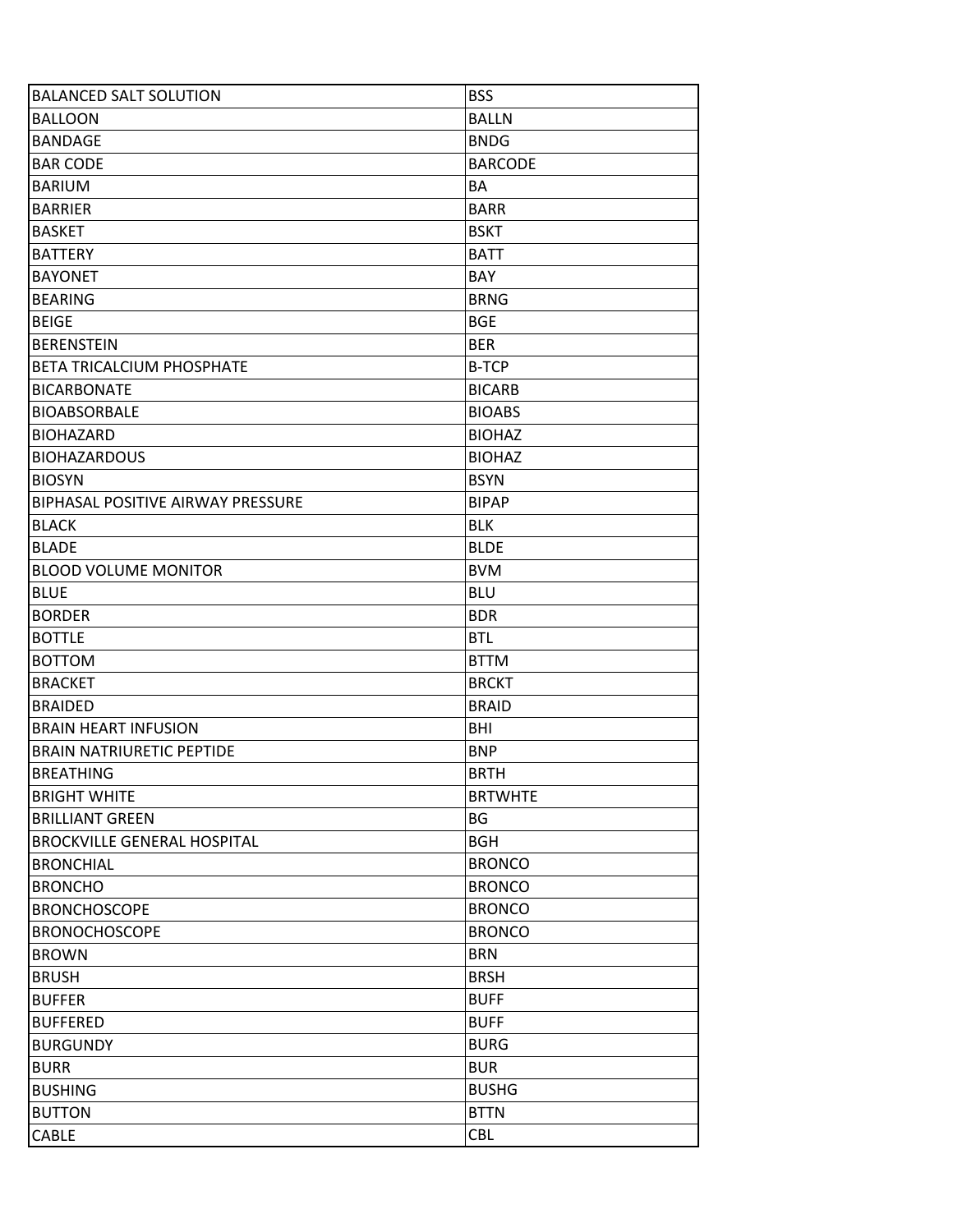| <b>CAESAREAN SECTION</b>           | <b>C-SECTION</b> |
|------------------------------------|------------------|
| CALIBRATED                         | <b>CALIB</b>     |
| <b>CALIBRATING</b>                 | <b>CALIB</b>     |
| CALIBRATION                        | <b>CALIB</b>     |
| <b>CALIBRATOR</b>                  | <b>CALIB</b>     |
| <b>CANCELLOUS</b>                  | <b>CANCL</b>     |
| <b>CANISTER</b>                    | <b>CNSTR</b>     |
| CANNULA                            | <b>CANN</b>      |
| CANNULATED                         | <b>CANN</b>      |
| <b>CAPACITY</b>                    | <b>CAC</b>       |
| <b>CAPROSYN</b>                    | <b>CPSYN</b>     |
| <b>CAPSCREW</b>                    | <b>CAPSCRW</b>   |
| <b>CARBON DIOXIDE</b>              | CO <sub>2</sub>  |
| <b>CARDIOLOGY</b>                  | <b>CARDIO</b>    |
| CARDIOVASCULAR                     | <b>CV</b>        |
| <b>CARTRIDGE</b>                   | <b>CARTRDG</b>   |
| <b>CASSETTE</b>                    | <b>CSST</b>      |
| <b>CASTING</b>                     | <b>CAST</b>      |
| <b>CATHETER</b>                    | <b>CATH</b>      |
| <b>CATHETERIZATION</b>             | <b>CATH</b>      |
| <b>CAUTERY</b>                     | <b>CAUT</b>      |
| <b>CEMENTED</b>                    | <b>CEMENT</b>    |
| <b>CENTIMETER</b>                  | <b>CM</b>        |
| <b>CENTRAL PROCESSING SUPPLIES</b> | <b>CPS</b>       |
| <b>CENTRAL VENOUS CATHETER</b>     | <b>CVC</b>       |
| <b>CENTRIFUGE</b>                  | <b>CNTRFG</b>    |
| <b>CEREBRAL SPINAL FLUID</b>       | <b>CSF</b>       |
| <b>CERTIFIED</b>                   | <b>CERT</b>      |
| <b>CERTIFY</b>                     | <b>CERT</b>      |
| <b>CERVICAL</b>                    | <b>CERV</b>      |
| <b>CHANNEL</b>                     | <b>CHAN</b>      |
| CHANNELED                          | <b>CHAN</b>      |
| CHARGE (S)                         | <b>CHRG</b>      |
| <b>CHECK</b>                       | СK               |
| <b>CHEMICAL</b>                    | <b>CHEM</b>      |
| <b>CHEMISTRY</b>                   | <b>CHEM</b>      |
| <b>CHEMOTHERAPY</b>                | <b>CHEMO</b>     |
| <b>CHILDREN</b>                    | <b>CHILD</b>     |
| <b>CHLORHEXIDINE GLUCONATE</b>     | <b>CHG</b>       |
| <b>CHLORIDE</b>                    | CL               |
| <b>CHOCOLATE</b>                   | CHOC             |
| <b>CHROMIC</b>                     | <b>CHR</b>       |
| <b>CHRONIC TOTAL OCCLUSION</b>     | <b>CTO</b>       |
| <b>CIRCUIT</b>                     | <b>CIRCT</b>     |
| <b>CIRCULAR</b>                    | <b>CIR</b>       |
| <b>CLAMP</b>                       | <b>CLMP</b>      |
| <b>CLAVICLE</b>                    | <b>CLAV</b>      |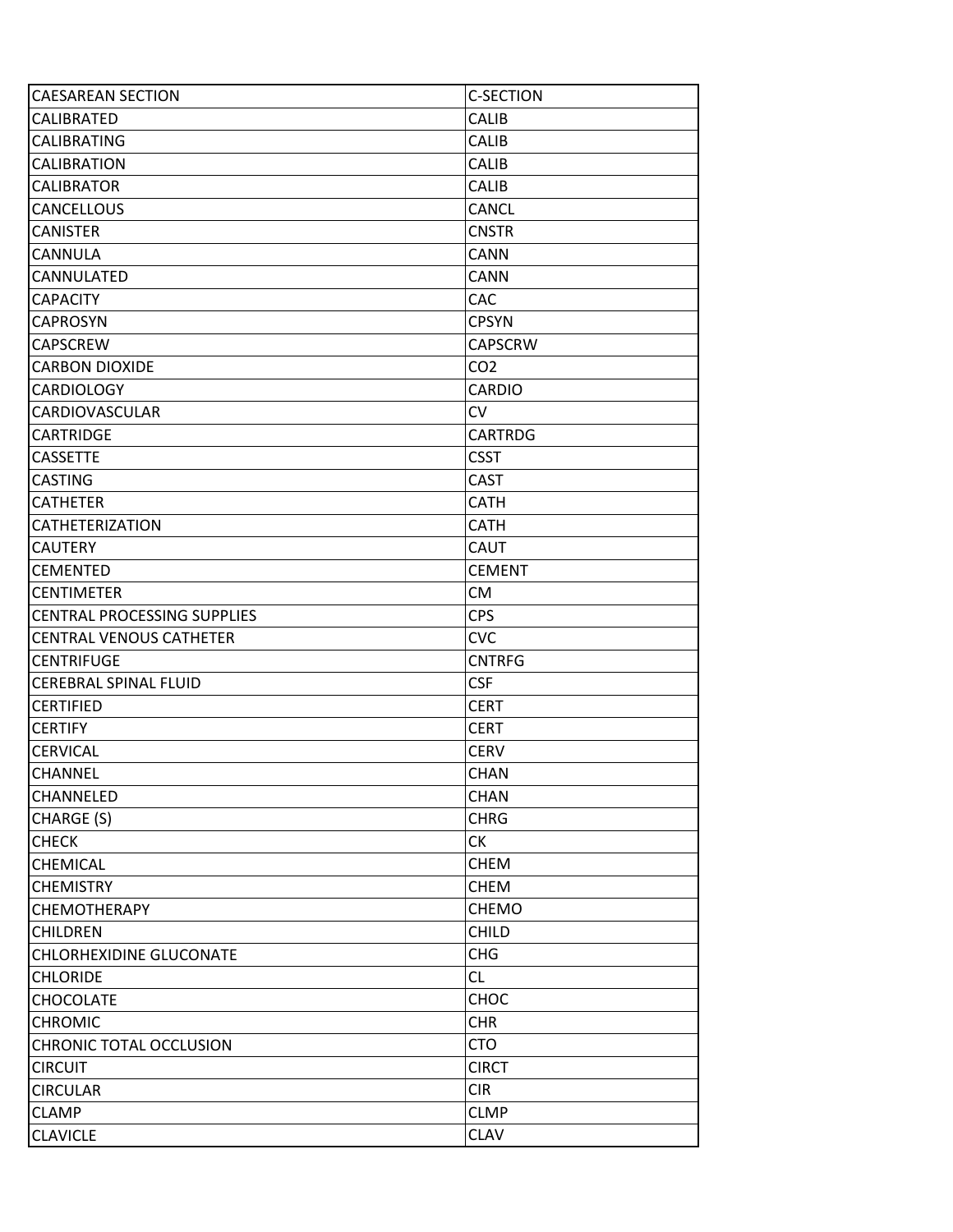| <b>CLEANER</b>                             | <b>CLNG</b>    |
|--------------------------------------------|----------------|
| <b>CLEANING</b>                            | <b>CLNG</b>    |
| <b>CLEANSER</b>                            | <b>CLNG</b>    |
| <b>CLEAR</b>                               | <b>CLR</b>     |
| <b>CLEARFLEX</b>                           | <b>CLRFLX</b>  |
| <b>CLOSED</b>                              | <b>CLSD</b>    |
| <b>CLOSURE</b>                             | <b>CLS</b>     |
| <b>COAGULATION</b>                         | <b>COAG</b>    |
| <b>COATED</b>                              | <b>CTD</b>     |
| <b>COATED BACK (PAPER PRODUCT)</b>         | <b>CB</b>      |
| <b>COATED FRONT (PAPER PRODUCT)</b>        | <b>CF</b>      |
| COATED FRONT AND BACK (PAPER PRODUCT)      | <b>CFB</b>     |
| <b>COLLARLESS POLISHED TAPERED</b>         | <b>CPTPR</b>   |
| <b>COLLECT</b>                             | <b>CLCT</b>    |
| <b>COLLECTING</b>                          | <b>CLCT</b>    |
| <b>COLLECTION</b>                          | <b>CLCT</b>    |
| <b>COLLECTOR</b>                           | <b>CLCT</b>    |
| <b>COMPONENT</b>                           | <b>COMP</b>    |
| COMPOUND                                   | <b>CMPND</b>   |
| COMPOUNDED                                 | <b>CMPND</b>   |
| <b>COMPRESS</b>                            | <b>COMPRS</b>  |
| COMPRESSED                                 | <b>COMPRS</b>  |
| <b>COMPRESSION</b>                         | <b>COMPRS</b>  |
| <b>COMPRESSION HIP SYSTEM</b>              | <b>CHS</b>     |
| COMPUTERIZED TOMOGRAPHY                    | CT             |
| CONCENTRATE                                | <b>CONC</b>    |
| CONCENTRATED                               | CONC           |
| <b>CONCENTRATION</b>                       | CONC           |
| <b>CONCENTRATOR</b>                        | CONC           |
| <b>CONNECT</b>                             | <b>CONN</b>    |
| <b>CONNECTING</b>                          | <b>CONN</b>    |
| <b>CONNECTIONS</b>                         | <b>CONN</b>    |
| <b>CONNECTOR</b>                           | <b>CONN</b>    |
| <b>CONSTITUENT</b>                         | <b>CONSTIT</b> |
| <b>CONTAINER</b>                           | <b>CNTN</b>    |
| <b>CONTINUOUS POSITIVE AIRWAY PRESSURE</b> | <b>CPAP</b>    |
| CONTRAST                                   | <b>CNTRST</b>  |
| CONTROL                                    | <b>CTRL</b>    |
| CONVENTIONAL CUTTING STERNUM               | <b>CCS</b>     |
| <b>CORKSCREW</b>                           | <b>CRKSCRW</b> |
| <b>CORONARY</b>                            | <b>CORON</b>   |
| CORONARY ARTERY BYPASS GRAFTING            | CABG           |
| CORRUGATED                                 | <b>CORRUG</b>  |
| <b>CORTEX</b>                              | <b>CORT</b>    |
| <b>CORTICAL</b>                            | <b>CORT</b>    |
| <b>COTTON</b>                              | <b>COTT</b>    |
| <b>COVER</b>                               | <b>CVR</b>     |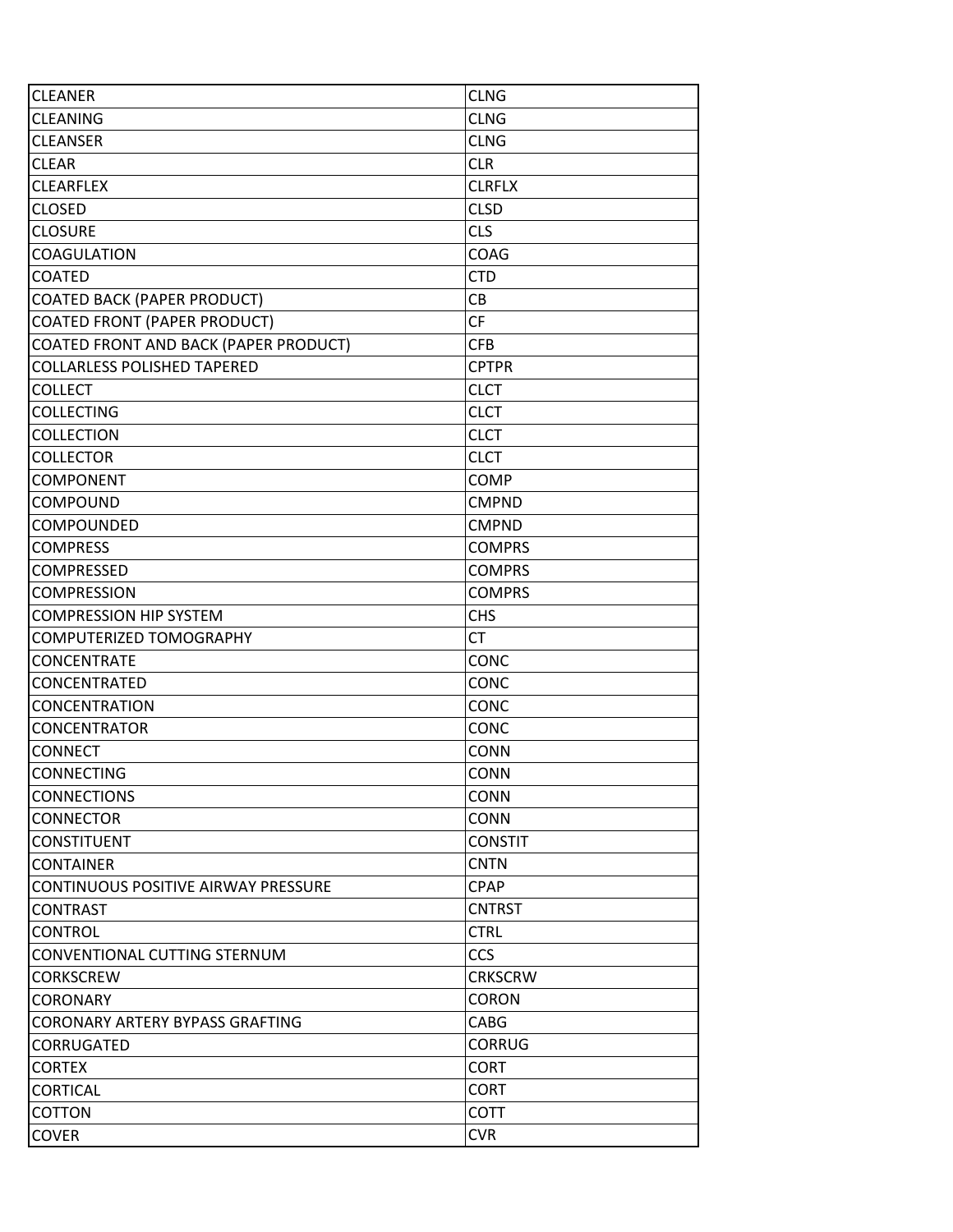| CREATININE KINASE MYOGLOBIN BIOMARKER | <b>CKMB</b>                       |
|---------------------------------------|-----------------------------------|
| <b>CRICOTHYROIDOTOMY</b>              | <b>CRIC</b>                       |
| <b>CRYOGENIC</b>                      | <b>CRYO</b>                       |
| <b>CRYPTOCOCCUS</b>                   | <b>CRYPTO</b>                     |
| <b>CRYSTALS</b>                       | <b>CRYS</b>                       |
| <b>CUBIC CENTIMETER</b>               | CC                                |
| <b>CUBIC FOOT</b>                     | <b>CF</b>                         |
| <b>CUFFED</b>                         | <b>CUFF</b>                       |
| <b>CULTURE</b>                        | <b>CLT</b>                        |
| <b>CURETTE</b>                        | <b>CURTT</b>                      |
| <b>CURVED</b>                         | <b>CRV</b>                        |
| <b>CUSTOM</b>                         | <b>CUST</b>                       |
| <b>CUT</b>                            | <b>CUT</b>                        |
| <b>CUTTER</b>                         | <b>CUT</b>                        |
| <b>CUTTING</b>                        | <b>CUT</b>                        |
| <b>CYLINDER</b>                       | <b>CYL</b>                        |
| CYLINDRICAL                           | <b>CYL</b>                        |
| <b>CYSTOSCOPY</b>                     | <b>CYSTOSCP</b>                   |
| <b>CYTOCENTRIFUGE</b>                 | <b>CYTOCEN</b>                    |
| <b>CYTOKERATIN</b>                    | СK                                |
| <b>CYTOLOGY</b>                       | <b>CYTO</b>                       |
| <b>DARK BLUE</b>                      | <b>DKBLU</b>                      |
| <b>DARK GREEN</b>                     | <b>DKGRN</b>                      |
| <b>DEFIBRILLATION</b>                 | <b>DEFIB</b>                      |
| <b>DEFIBRILLATOR</b>                  | <b>DEFIB</b>                      |
| <b>DEFICIENT</b>                      | <b>DEFCNT</b>                     |
| <b>DEGREE</b>                         | <b>DEG</b>                        |
| DEHYDROEPIANDROSTERONE SUPLPHATE      | <b>DHEAS</b>                      |
| <b>DELICATE</b>                       | <b>DLCT</b>                       |
| <b>DETACHABLE</b>                     | <b>DETACH</b>                     |
| <b>DETECTOR</b>                       | <b>DTCT</b>                       |
| <b>DETERGENT</b>                      | <b>DETRG</b>                      |
|                                       |                                   |
|                                       | D (then a # that implies the % of |
|                                       | the dextrose no spaces between    |
| <b>DEXTROSE</b>                       | the D and the #) example D10      |
| <b>DEXTROSE 10% LACTATED RINGER</b>   | D10LR                             |
| DEXTROSE 10% SODIUM CHLORIDE 0.225%   | D10 NaCl 0.225%                   |
| DEXTROSE 10% SODIUM CHLORIDE 0.9%     | D10 NaCl 0.9%                     |
| <b>DEXTROSE 10% WATER</b>             | <b>D10W</b>                       |
| <b>DEXTROSE 20%</b>                   | D <sub>20</sub>                   |
| <b>DEXTROSE 20% WATER</b>             | <b>D20W</b>                       |
| <b>DEXTROSE 25% WATER</b>             | <b>D25W</b>                       |
| <b>DEXTROSE 5%</b>                    | D <sub>5</sub>                    |
| <b>DEXTROSE 5% LACTATED RINGER</b>    | D5LR                              |
| DEXTROSE 5% SODIUM CHLORIDE 0.225%    | D5 NaCl 0.225%                    |
| DEXTROSE 5% SODIUM CHLORIDE 0.3%      | D5 NaCl 0.3%                      |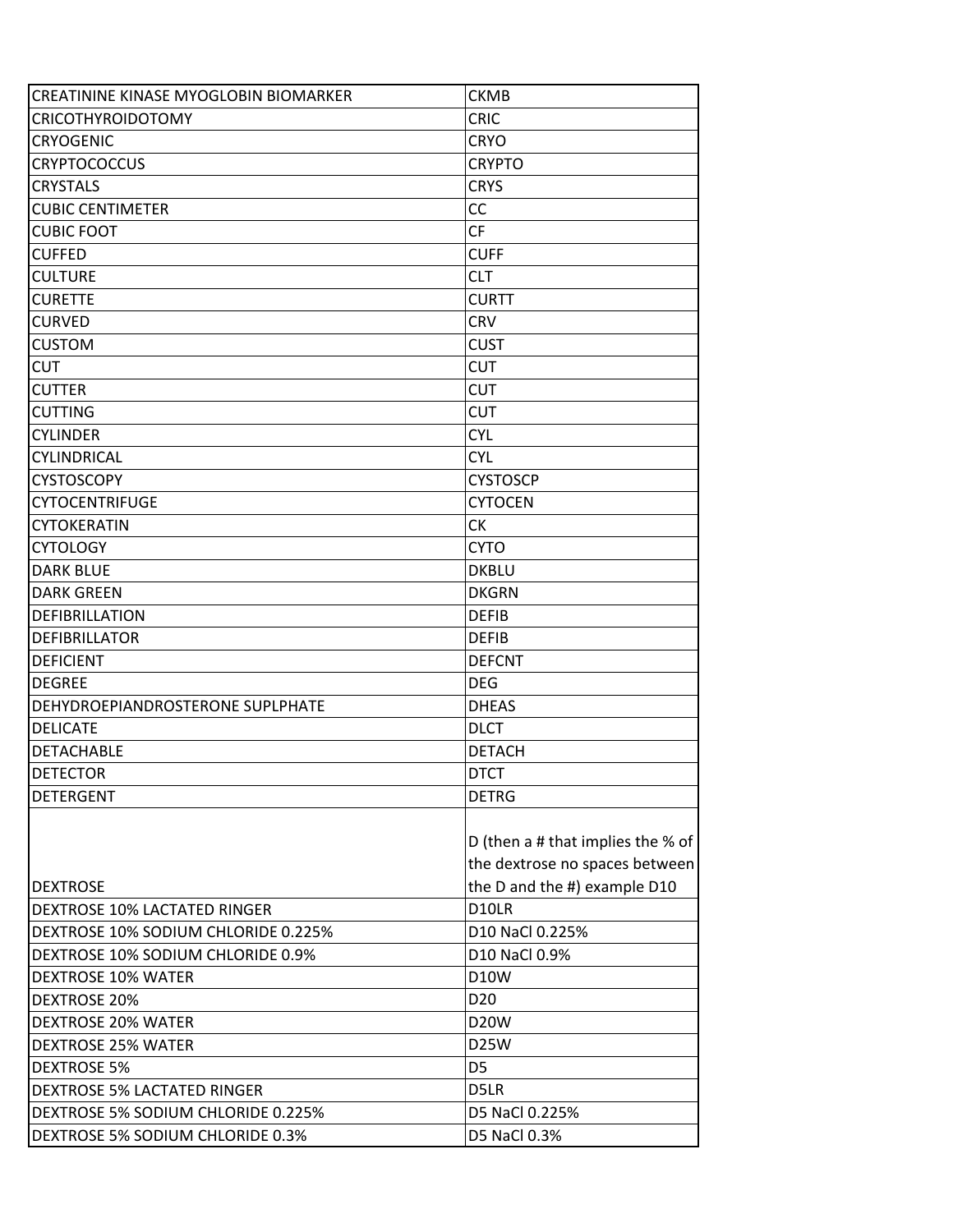| DEXTROSE 5% SODIUM CHLORIDE 0.45%      | D5 NaCl 0.45%       |
|----------------------------------------|---------------------|
| DEXTROSE 5% SODIUM CHLORIDE 0.9%       | <b>D5 NaCl 0.9%</b> |
| <b>IDEXTROSE 5% WATER</b>              | D5W                 |
| <b>DIAGNOSIS</b>                       | <b>DX</b>           |
| <b>DIAGNOSTIC</b>                      | DX.                 |
| <b>DIAGNOSTICS</b>                     | <b>DX</b>           |
| <b>DIAMETER</b>                        | <b>DIA</b>          |
| <b>DILATATION</b>                      | DIL                 |
| DILATING                               | DIL                 |
| <b>DILATION AND CURETTAGE</b>          | D&C                 |
| IDILATOR                               | <b>DILTR</b>        |
| DILUENT                                | <b>DILNT</b>        |
| <b>DIRECTIONAL STAPLING TECHNOLOGY</b> | <b>DST</b>          |
| <b>DISINFECTANT</b>                    | <b>DISINF</b>       |
| <b>IDISINFECTION</b>                   | <b>DISINF</b>       |
| <b>DISPENSING</b>                      | <b>DISPSNG</b>      |
| <b>DISPOSABLE</b>                      | <b>DISP</b>         |
| <b>DISSECTING</b>                      | <b>DISCT</b>        |
| <b>DISTAL</b>                          | <b>DIST</b>         |
| <b>DOUBLE</b>                          | <b>DBL</b>          |
| <b>DOZEN</b>                           | DZ                  |
| <b>DRAINAGE</b>                        | <b>DRNGE</b>        |
| <b>DRAPE</b>                           | <b>DRP</b>          |
| <b>DRESSING</b>                        | <b>DRSG</b>         |
| DYNAMIC COMPRESSION PLATE              | <b>DCP</b>          |
| DYNAMIC CONDYLAR SYSTEM/SCREW          | <b>DCS</b>          |
| <b>DYNAMIC HIP SYSTEM/SCREW</b>        | <b>DHS</b>          |
| <b>ECCENTRIC</b>                       | <b>ECCT</b>         |
| <b>ECHELON</b>                         | <b>ECHL</b>         |
| <b>EDUCATION</b>                       | <b>EDUC</b>         |
| <b>ELASTIC</b>                         | <b>ELAS</b>         |
| <b>ELBOW</b>                           | <b>ELB</b>          |
| ELECTROCARDIOGRAM                      | ECG                 |
| <b>ELECTRODE</b>                       | <b>ELECT</b>        |
| <b>ELECTRODES</b>                      | <b>ELECT</b>        |
| <b>ELECTROPHORESIS</b>                 | <b>EPHORESIS</b>    |
| <b>IELECTROSTATIC DISCHARGE</b>        | <b>ESD</b>          |
| ELECTROSURGICAL                        | <b>ELCTRSRG</b>     |
| <b>ELEVATION</b>                       | <b>ELEV</b>         |
| <b>ELIMINATOR</b>                      | <b>ELIM</b>         |
| <b>ELONGATED</b>                       | <b>ELONG</b>        |
| <b>EMBOLIZATION</b>                    | <b>EMBLZTN</b>      |
| <b>EMERALD</b>                         | <b>EMRLD</b>        |
| <b>EMERGENCY</b>                       | ER                  |
| <b>ENCLOSURE</b>                       | <b>ENCL</b>         |
| <b>ENDOBRONCHIAL</b>                   | <b>ENDOBRONC</b>    |
| <b>ENDOPROSTHESIS</b>                  | <b>ENDOPRS</b>      |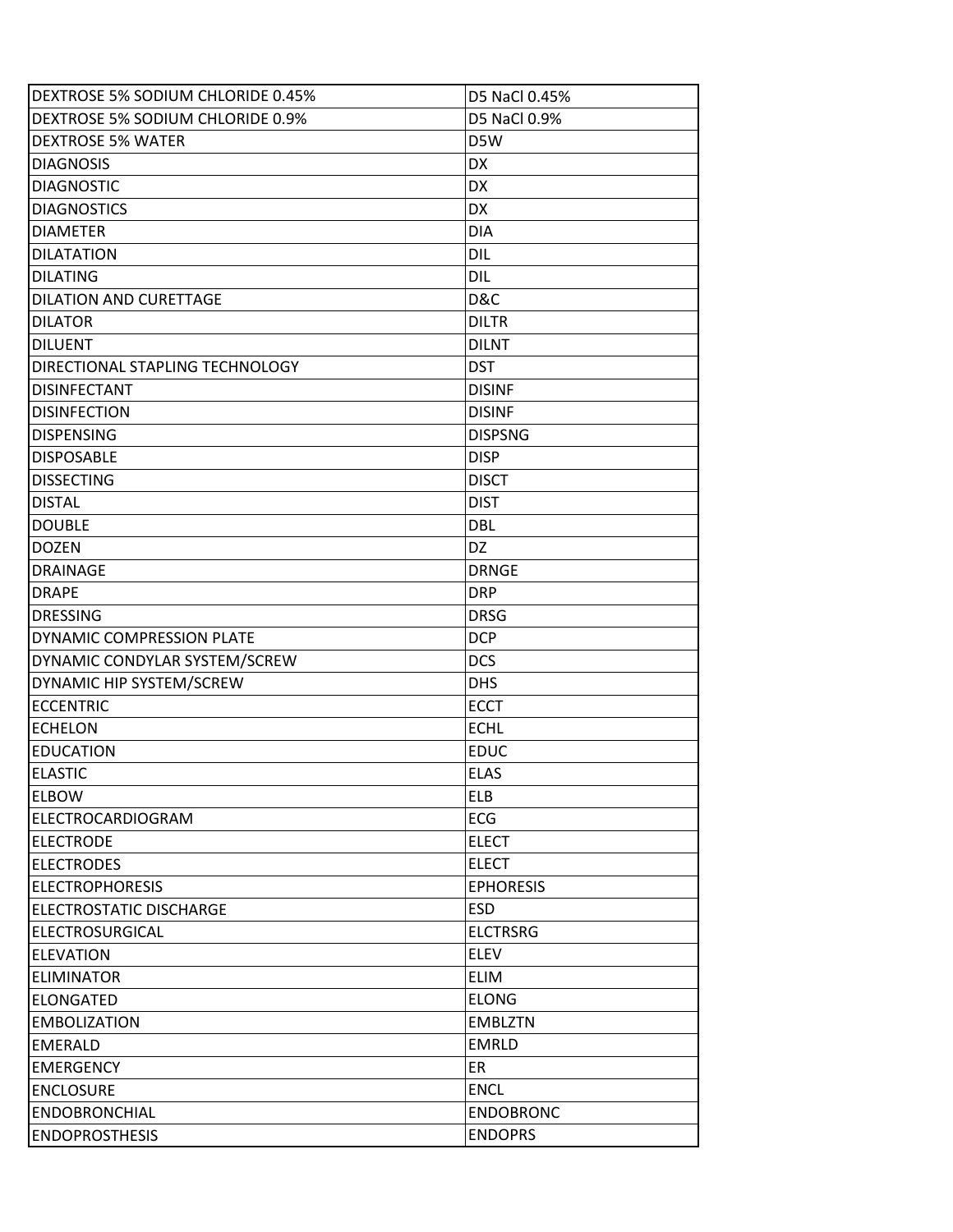| <b>ENDOSCOPE</b>                 | <b>ENDO</b>     |
|----------------------------------|-----------------|
| <b>ENDOSCOPIC</b>                | <b>ENDO</b>     |
| <b>ENDOSCOPIC ULTRASOUND</b>     | <b>EUS</b>      |
| <b>ENDOSCOPY</b>                 | <b>ENDO</b>     |
| <b>ENDOTRACHEAL</b>              | ET              |
| <b>ENDOVASCULAR</b>              | <b>ENDOVASC</b> |
| ENVIRONMENTAL                    | <b>ENV</b>      |
| <b>ENZYMATIC</b>                 | <b>ENZ</b>      |
| <b>EPIDURAL</b>                  | <b>EPID</b>     |
| EPITHELIAL MEMBRANE ANTIGEN      | <b>EMA</b>      |
| <b>EQUIPMENT</b>                 | <b>EQUIP</b>    |
| <b>ERGONOMIC</b>                 | <b>ERGO</b>     |
| ERGONOMICAL                      | <b>ERGO</b>     |
| <b>ESCHERICHIA COLI</b>          | E COLI          |
| <b>ESOPHAGEAL</b>                | <b>ESOPH</b>    |
| <b>ESOPHAGUS</b>                 | <b>ESOPH</b>    |
| <b>ETHIBOND</b>                  | <b>ETHBD</b>    |
| <b>ETHILON</b>                   | <b>ETHLN</b>    |
| <b>ETHI-PACK</b>                 | ETHI-PK         |
| <b>EVACUATOR</b>                 | <b>EVAC</b>     |
| <b>EVERY OTHER WEEK</b>          | EOW             |
| <b>EXAMINATION</b>               | <b>EXAM</b>     |
| <b>EXCHANGE</b>                  | <b>EXCHG</b>    |
| <b>EXHALATION</b>                | <b>EXHAL</b>    |
| <b>EXPANDABLE</b>                | <b>EXPND</b>    |
| <b>EXPANDED</b>                  | <b>EXPND</b>    |
| <b>EXTEND</b>                    | <b>EXT</b>      |
| <b>EXTENDED</b>                  | <b>EXT</b>      |
| <b>EXTENSION</b>                 | <b>EXT</b>      |
| <b>EXTERNAL</b>                  | <b>EXT</b>      |
| <b>EXTRA HEAVY</b>               | X-HVY           |
| <b>EXTRA LARGE</b>               | XL              |
| <b>EXTRA LONG</b>                | X-LNG           |
| <b>EXTRA SHORT</b>               | X-SHT           |
| <b>EXTRA SMALL</b>               | XS              |
| <b>EXTRA STIFF</b>               | X-STIFF         |
| <b>EXTRA STRONG</b>              | X-STRG          |
| <b>EXTRA TALL</b>                | X-TALL          |
| <b>EXTRA WIDE</b>                | X-WIDE          |
| <b>EXTREMITY</b>                 | <b>EXTRM</b>    |
| <b>FACESHIELD</b>                | <b>FACESHLD</b> |
| <b>FEEDING</b>                   | <b>FEED</b>     |
| FEET (ADVJECTIVE SPELL OUT NOUN) | FT.             |
| <b>FEMALE</b>                    | <b>FML</b>      |
| <b>FEMORAL</b>                   | <b>FEM</b>      |
| <b>FEMUR</b>                     | <b>FEM</b>      |
| <b>FENESTRATED</b>               | <b>FEN</b>      |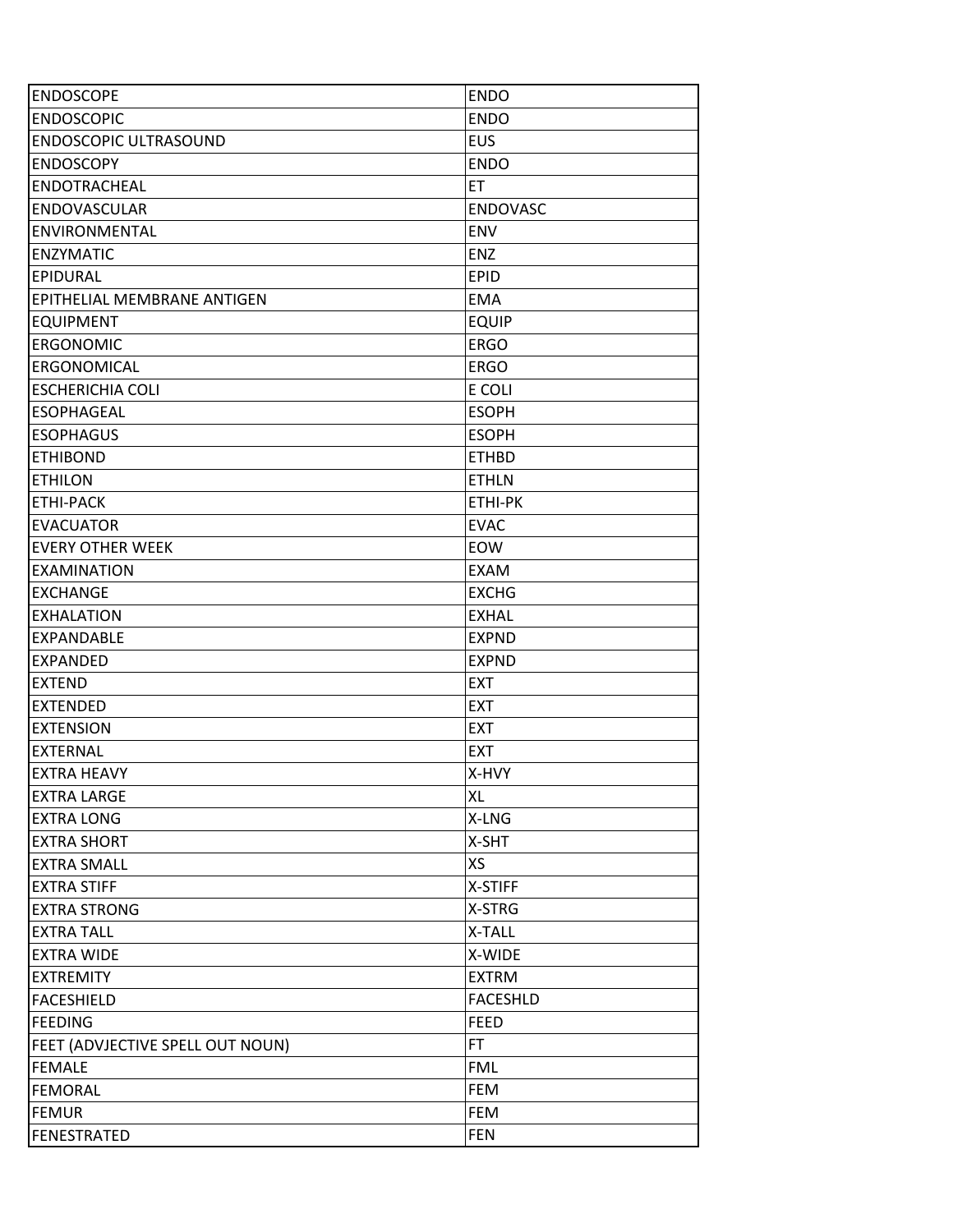| <b>FETAL FIBRONECTIN</b>              | fFN                |
|---------------------------------------|--------------------|
| FIBERGLASS                            | <b>FBGLS</b>       |
| FIBULA                                | <b>FIB</b>         |
| FIBULAR                               | <b>FIB</b>         |
| FILTER                                | <b>FLTR</b>        |
| FILTERED                              | <b>FLTR</b>        |
| <b>FIX</b>                            | <b>FIX</b>         |
| <b>FIXATION</b>                       | <b>FIX</b>         |
| <b>FIXATIVE</b>                       | <b>FIX</b>         |
| <b>FIXATOR</b>                        | <b>FIX</b>         |
| <b>FIXED</b>                          | <b>FIX</b>         |
| FLANGE                                | <b>FLGE</b>        |
| FLAVORED                              | <b>FLVRD</b>       |
| FLEX                                  | <b>FLX</b>         |
| FLEXIBLE                              | <b>FLX</b>         |
| FLUID                                 | <b>FLU</b>         |
| FLUORESCENT                           | FL                 |
| <b>FOLEY</b>                          | <b>FOL</b>         |
| <b>FOLLICLE STIMULATING HORMONE</b>   | <b>FSH</b>         |
| <b>FOOD CHEMICALS CODEX</b>           | <b>FCC</b>         |
| <b>FOOT</b>                           | FT                 |
| <b>FOOTPLATE</b>                      | <b>FTPLT</b>       |
| <b>FOR</b>                            | F/                 |
| <b>FRAGRANCE FREE</b>                 | FF                 |
| <b>FREEZER</b>                        | <b>FZR</b>         |
| FRENCH                                | <b>FR</b>          |
| <b>IFROSTED</b>                       | <b>FRSTD</b>       |
| FUNNEL                                | <b>FNL</b>         |
| GALLON                                | G                  |
| <b>GARBAGE</b>                        | <b>GRBG</b>        |
| <b>GASTROINTESTINAL</b>               | GI                 |
| GASTRO-JEJUNOSTOMY                    | <b>GASTRO-JEJU</b> |
| <b>GASTROSCOPE</b>                    | <b>GASTRO</b>      |
| <b>GASTROSOMY</b>                     | <b>GASTRO</b>      |
| <b>GASTROSTOMY</b>                    | <b>GASTRO</b>      |
| <b>GAUGE (NEEDLE SIZE)</b>            | GA                 |
| <b>GAUGE (NOUN)</b>                   | <b>GAUGE</b>       |
| GAUZE (ADJECTIVE ONLY SPELL OUT NOUN) | GZ                 |
| <b>GENERAL</b>                        | <b>GEN</b>         |
| <b>GENERAL PURPOSE</b>                | <b>GEN</b>         |
| <b>GOLD (COLOUR)</b>                  | GLD                |
| <b>GORETEX</b>                        | <b>GRTX</b>        |
| <b>GRADE</b>                          | <b>GRD</b>         |
| <b>GRADUATED</b>                      | <b>GRAD</b>        |
| <b>GRADUATION</b>                     | <b>GRAD</b>        |
| <b>GRAM</b>                           | GМ                 |
| <b>GRAMS</b>                          | GM                 |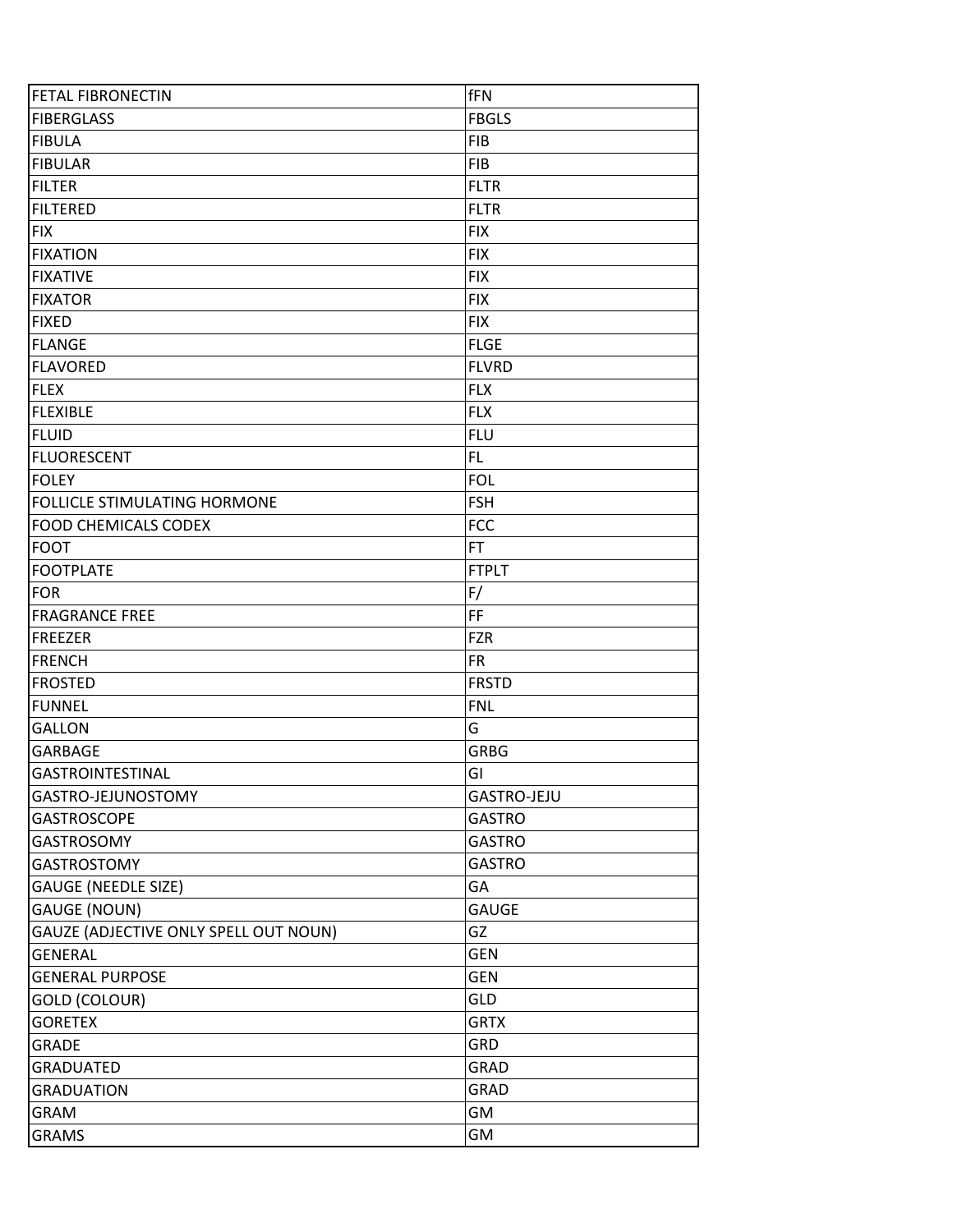| <b>GRANULE</b>                             | <b>GRAN</b>                   |
|--------------------------------------------|-------------------------------|
| <b>GRANULES</b>                            | <b>GRAN</b>                   |
| <b>GRAY</b>                                | GRY                           |
| <b>GREEN</b>                               | <b>GRN</b>                    |
| <b>GREY</b>                                | GRY                           |
| <b>GUIDEWIRE</b>                           | <b>GWIRE</b>                  |
| <b>GUIDING</b>                             | <b>GUID</b>                   |
| <b>GYNAECOLOGY</b>                         | <b>GYNE</b>                   |
| <b>GYNECOLOGICAL</b>                       | <b>GYNE</b>                   |
| <b>GYNECOLOGY</b>                          | <b>GYNE</b>                   |
| <b>HARDWARE</b>                            | <b>HRDWR</b>                  |
| <b>HEAT SEAL</b>                           | <b>HEATSL</b>                 |
| <b>HEAVY</b>                               | <b>HVY</b>                    |
| <b>HEAVY DUTY</b>                          | <b>HVYDTY</b>                 |
| <b>HEAVYWEIGHT</b>                         | <b>HVYWT</b>                  |
| <b>HEMOGLOBIN</b>                          | <b>HGB</b>                    |
| HEMOGLOBIN A1C OR/ GLYCOSYLATED HEMOGLOBIN | HbA1c                         |
| <b>HEMOSTATIC</b>                          | <b>HEMO</b>                   |
| HETEROGENOUS MODULE                        | HM                            |
| <b>HEXAGON</b>                             | <b>HEX</b>                    |
| <b>HEXAGONAL</b>                           | <b>HEX</b>                    |
| <b>HIGH</b>                                | H <sub>II</sub>               |
| <b>HIGH DEFINITION</b>                     | HI DEF                        |
| <b>HIGH DENSITY</b>                        | HD                            |
| HIGH EFFICIENCY POWERED AIR (FILTER)       | <b>HEPA</b>                   |
| <b>HIGH PERFORMANCE</b>                    | HP                            |
| <b>HIGH SENSITIVITY</b>                    | HI/SENS                       |
| <b>HISTOLOGY</b>                           | <b>HISTO</b>                  |
| <b>HOLDER</b>                              | <b>HLDR</b>                   |
| <b>HOLE</b>                                | HL                            |
| <b>HOSPITAL</b>                            | <b>HOSP</b>                   |
| <b>HOTEL DIEU</b>                          | <b>HDH</b>                    |
| <b>HOUR</b>                                | HR                            |
| <b>HOURS</b>                               | HR                            |
| <b>HUMERAL</b>                             | <b>HUM</b>                    |
| <b>HUMERUS</b>                             | <b>HUM</b>                    |
| <b>HUMIDIFIER</b>                          | <b>HUMI</b>                   |
| <b>HYDRATION</b>                           | <b>HYDRTN</b>                 |
| <b>HYDROGEN PEROXIDE</b>                   | H <sub>2</sub> O <sub>2</sub> |
| HYPOALLERGENIC                             | <b>HYPOA</b>                  |
| <b>HYPODERMIC</b>                          | <b>HYPO</b>                   |
| <b>HYSTERECTOMY</b>                        | <b>HYST</b>                   |
| <b>ICODEXTRIN</b>                          | ICO                           |
| IDENTIFICATION                             | ID                            |
| ILLUMINATION                               | ILLUM                         |
| <b>IMMOBILIZER</b>                         | <b>IMMOB</b>                  |
| <b>IMMUNOGLOBULIN A</b>                    | IgA                           |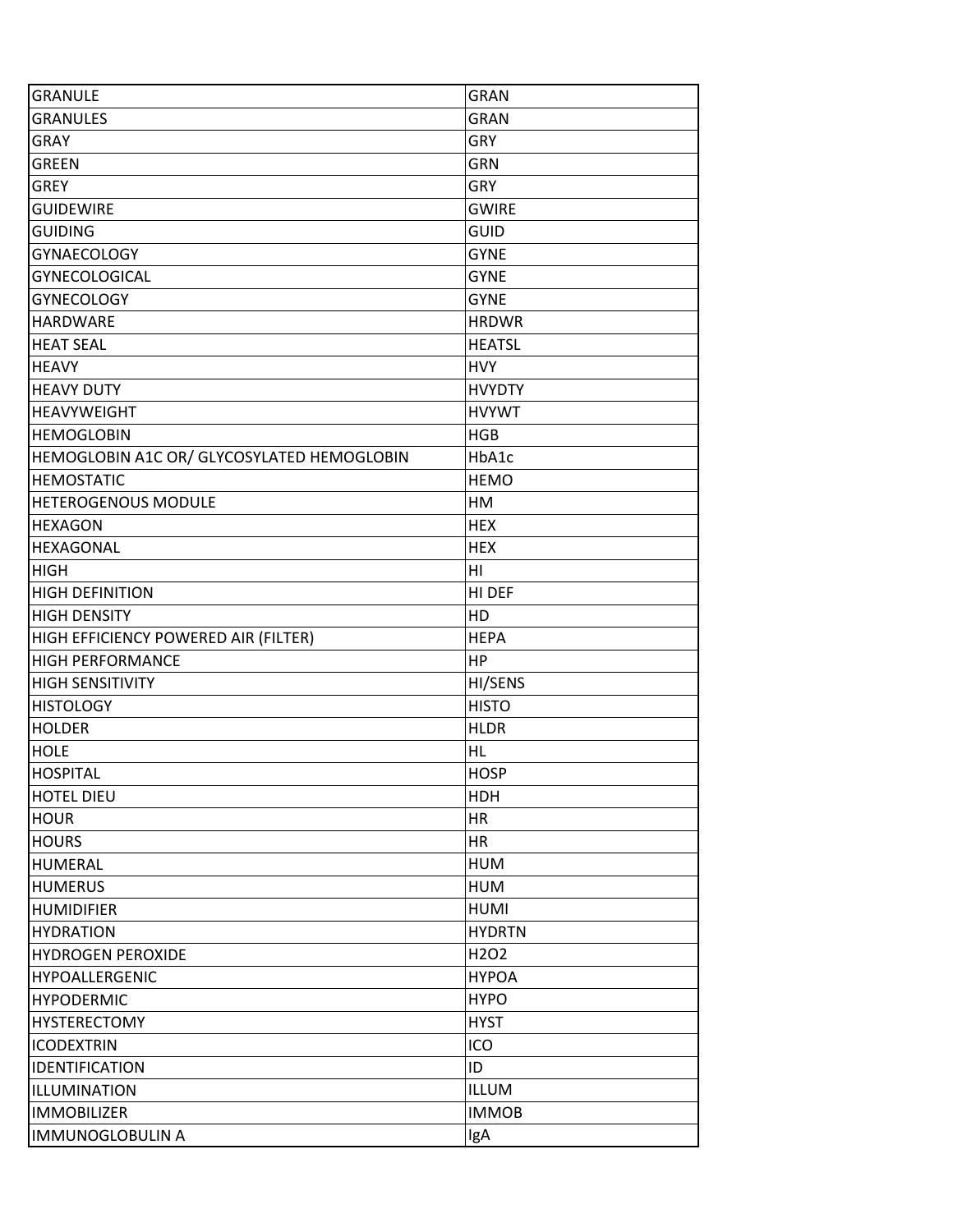| <b>IMMUNOGLOBULIN D</b>             | IgD            |
|-------------------------------------|----------------|
| <b>IMMUNOGLOBULIN E</b>             | IgE            |
| <b>IMMUNOGLOBULING</b>              | IgG            |
| <b>IMMUNOGLOBULIN M</b>             | IgM            |
| <b>IMMUNOLOGY</b>                   | <b>IMMUNO</b>  |
| INCANDESCENT                        | <b>INCAND</b>  |
| <b>INCH</b>                         | IN             |
| <b>INCLUDE</b>                      | <b>INCL</b>    |
| <b>INCLUDING</b>                    | <b>INCL</b>    |
| <b>INCONTINENCE</b>                 | <b>INC</b>     |
| <b>INCONTINENT</b>                  | <b>INC</b>     |
| <b>INDIVIDUAL</b>                   | <b>IND</b>     |
| INDIVIDUALLY                        | <b>IND</b>     |
| <b>INDUSTRIAL</b>                   | <b>INDUST</b>  |
| <b>INFANT</b>                       | <b>INF</b>     |
| <b>INFECTIOUS</b>                   | <b>INFECT</b>  |
| <b>INFERIOR</b>                     | <b>INFR</b>    |
| <b>INFINITI</b>                     | <b>INFIN</b>   |
| <b>INFLATABLE</b>                   | <b>INFL</b>    |
| <b>INFLATABLE PENILE PROSTHESIS</b> | <b>IPP</b>     |
| <b>INFLATED</b>                     | <b>INFL</b>    |
| <b>INFLATION</b>                    | <b>INFL</b>    |
| <b>INFLATOR</b>                     | <b>INFL</b>    |
| <b>INFORMATION</b>                  | <b>INFO</b>    |
| <b>INFUSER</b>                      | <b>INFSR</b>   |
| <b>INJECT</b>                       | INJ            |
| <b>INJECTABLE</b>                   | INJ            |
| <b>INJECTION</b>                    | INJ            |
| <b>INOCULATING</b>                  | <b>INOC</b>    |
| <b>INOCULATION</b>                  | <b>INOC</b>    |
| <b>INSIDE DIAMETER</b>              | I/D            |
| <b>INSTRUMENT</b>                   | <b>INSTR</b>   |
| <b>INSUFFLATION</b>                 | <b>INSUFF</b>  |
| <b>INSULATED</b>                    | <b>INSUL</b>   |
| INTEGRATED                          | <b>INTGRTR</b> |
| <b>INTENSIVE CARE UNIT</b>          | ICU            |
| <b>INTERFERENCE</b>                 | <b>INTFR</b>   |
| <b>INTERIOR</b>                     | <b>INTR</b>    |
| <b>INTERNAL</b>                     | <b>INTL</b>    |
| <b>INTRA AORTIC BALLOON</b>         | IAB            |
| INTRALUMINAL                        | <b>ILS</b>     |
| <b>INTRAMEDULLARY</b>               | <b>INMED</b>   |
| <b>INTRAUTERINE PRESSURE</b>        | <b>IUP</b>     |
| <b>INTRAVENOUS</b>                  | IV             |
| <b>INTRODUCTION</b>                 | <b>INTRO</b>   |
| <b>IN-VITRO DIAGNOSTICS</b>         | <b>IVD</b>     |
| <b>IRON PIPE SIZE</b>               | <b>IPS</b>     |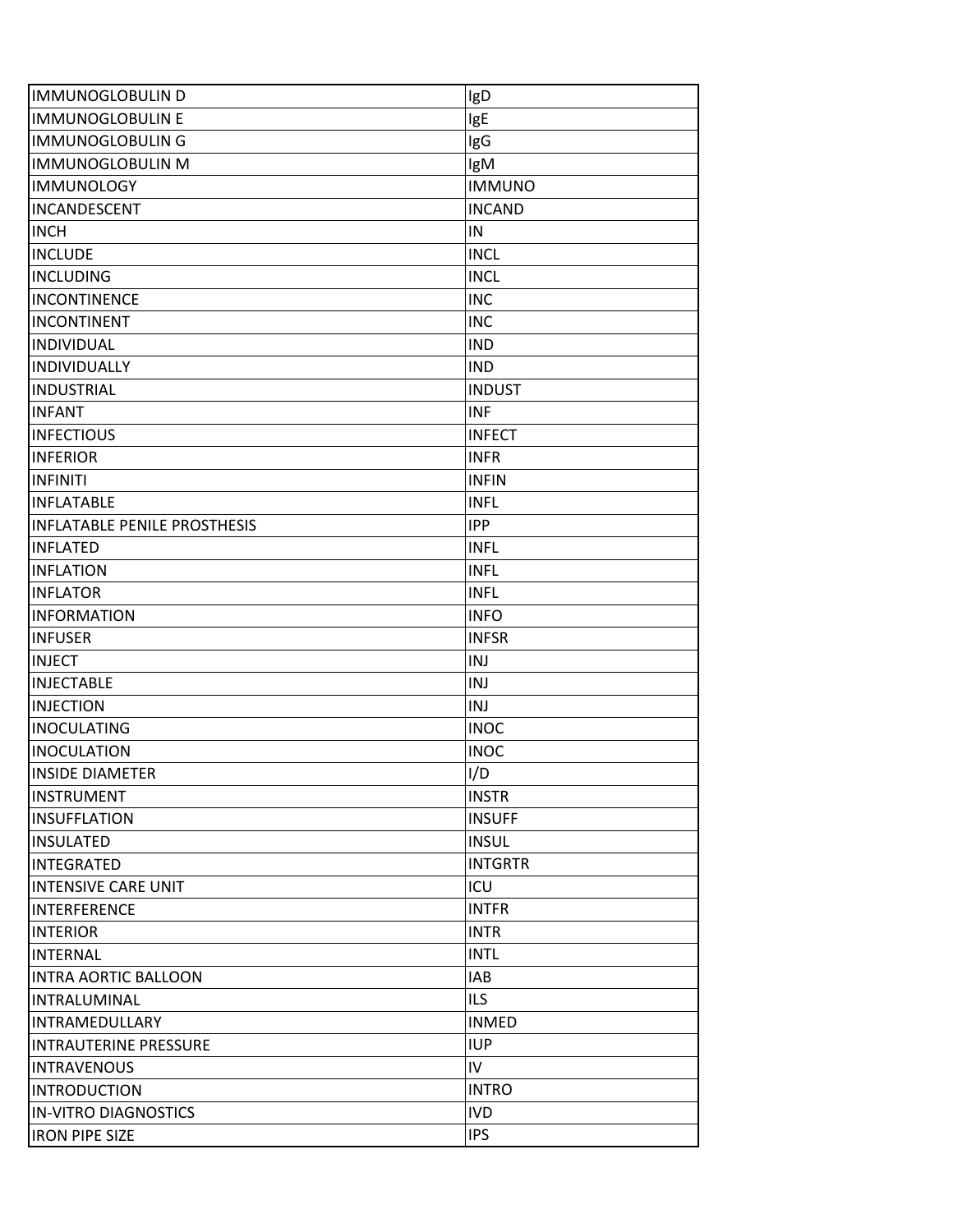| <b>IRRIGATION</b>                          | <b>IRR</b>                  |
|--------------------------------------------|-----------------------------|
| <b>ISOLATION</b>                           | <b>ISOL</b>                 |
| <b>ISOPROPANOL</b>                         | <b>ISOPR</b>                |
| <b>ISOPROPYL</b>                           | <b>ISOPR</b>                |
| <b>JACKSON PRATT</b>                       | JP                          |
| <b>JUNIOR</b>                              | <b>JR</b>                   |
| KILOGRAM                                   | KG                          |
| <b>KINGSTON GENERAL</b>                    | KGH                         |
| <b>KNUCKLE</b>                             | <b>KNCL</b>                 |
| LABEL (ADJECTIVE ONLY SPELL OUT NOUN)      | <b>LBL</b>                  |
| <b>LABORATORY</b>                          | LAB                         |
| <b>LACTATED</b>                            | <b>LACT</b>                 |
| LAPAROSCOPE                                | <b>LAP</b>                  |
| LAPAROSCOPIC                               | LAP                         |
| LAPAROSCOPY                                | <b>LAP</b>                  |
| LARGE                                      | <b>LRG</b>                  |
| LARYNGEAL                                  | LRYNGL                      |
| LARYNGEAL MASK AIRWAY                      | <b>LMA</b>                  |
| LARYNGOSCOPE                               | LRYNGSC                     |
| LASERJET                                   | LASER                       |
| LATERAL                                    | LAT                         |
| <b>LATEX</b>                               | <b>LTX</b>                  |
| <b>LATEX FREE</b>                          | LF                          |
| <b>LAVENDER</b>                            | LAV                         |
| <b>LEFT</b>                                | LT                          |
| <b>LEFT LATERAL</b>                        | <b>LTLAT</b>                |
| <b>LEFT MEDIAL</b>                         | <b>LTMEDL</b>               |
| <b>LENGTH</b>                              | <b>LGTH</b>                 |
| LENNOX & ADDINGTON COUNTY GENERAL HOSPITAL | LACGH                       |
| <b>LEVEL</b>                               | <b>LVL</b>                  |
| <b>LICENCE</b>                             | <b>LICENSE</b>              |
| <b>LIGHT SENSITIVITY</b>                   | LT/SENS                     |
|                                            | LT(COLOUR??) EG. LTBLU (LT  |
|                                            | THEN NO SPACE AND THE       |
|                                            | <b>ABBREVIATION FOR THE</b> |
| LIGHT(COLOUR ONLY COMBINED WITH COLOUR)    | COLOUR)                     |
| <b>LIMITED</b>                             | <b>LTD</b>                  |
| LIQUID                                     | LIQ                         |
| <b>LITER</b>                               | L                           |
| LITHIUM                                    | LI                          |
| <b>LITRE</b>                               | L                           |
| <b>LOCKING</b>                             | <b>LOCK</b>                 |
| LOCKING COMPRESSION PLATE                  | <b>LCP</b>                  |
| <b>LONG</b>                                | <b>LNG</b>                  |
| LONG SLEEVE                                | L/S                         |
| <b>LOTION</b>                              | <b>LOTN</b>                 |
| LOW DENSITY POLYETHYLENE                   | LDPE                        |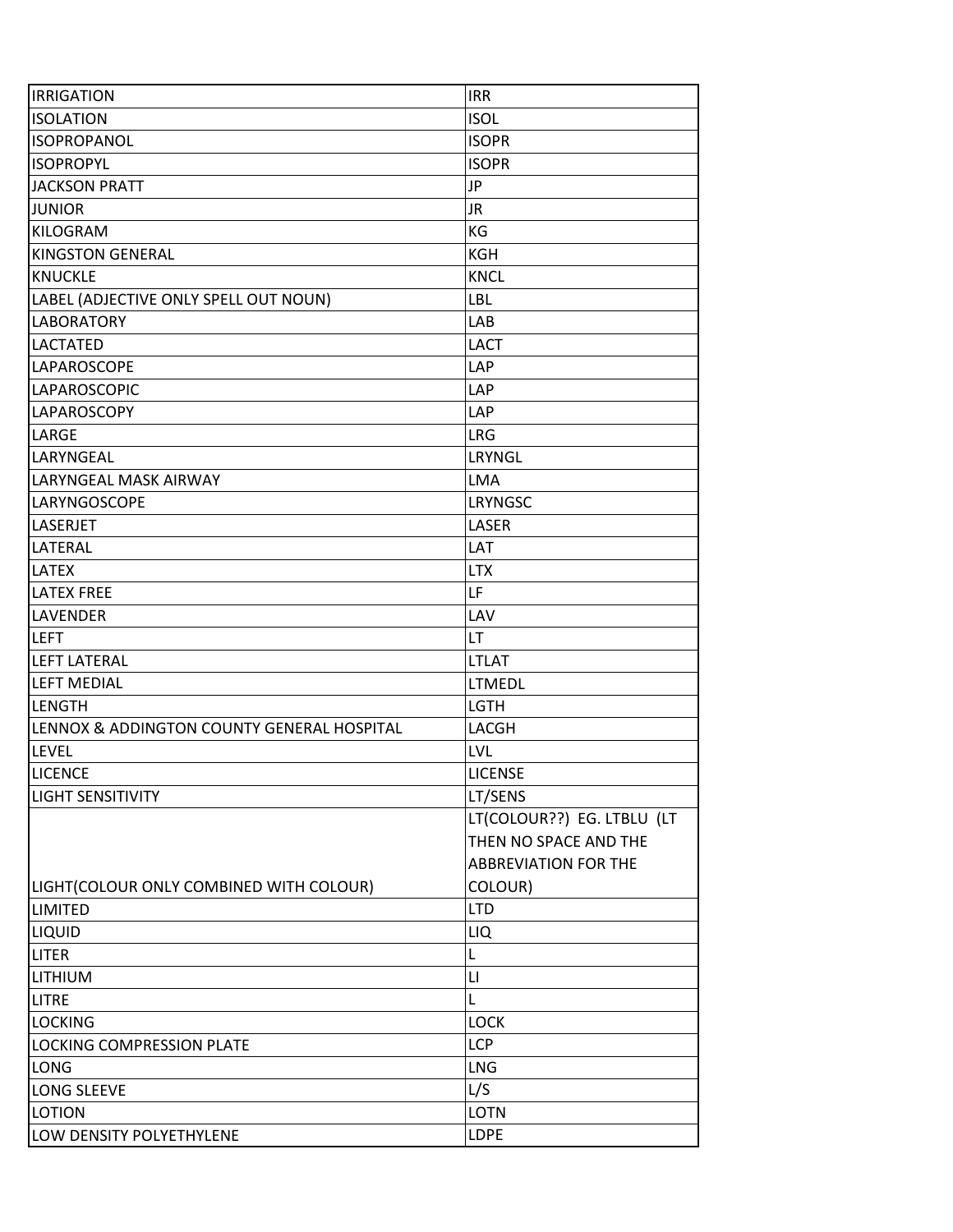| <b>LOW PROFILE</b>                | LP           |
|-----------------------------------|--------------|
| LOWER                             | <b>LWR</b>   |
| <b>LUBRICANT</b>                  | LUB          |
| <b>LUER LOCK</b>                  | LL           |
| <b>LUER LOK</b>                   | LL           |
| <b>ILUTEINIZING HORMONE</b>       | LH           |
| MACRO-AGGREGATED ALBUMIN          | <b>MAA</b>   |
| MAGNETIC RESONANCE IMAGING        | <b>MRI</b>   |
| <b>MAINTENANCE</b>                | <b>MAINT</b> |
| <b>MAMMOGRAPHY</b>                | <b>MAMMO</b> |
| MANAGEMENT                        | <b>MGMT</b>  |
| <b>MASS SPECTROMETER</b>          | <b>MS</b>    |
| <b>MATERIAL</b>                   | <b>MAT</b>   |
| <b>MAUVE</b>                      | <b>MAU</b>   |
| MAXILLOFACIAL                     | <b>MXF</b>   |
| <b>MAXIMUM</b>                    | <b>MAX</b>   |
| <b>MAXON</b>                      | <b>MXN</b>   |
| <b>MECHANICAL</b>                 | <b>MECH</b>  |
| <b>MEDIAL</b>                     | <b>MEDL</b>  |
| <b>MEDICAL</b>                    | <b>MEDI</b>  |
| <b>MEDICATION</b>                 | <b>MEDS</b>  |
| <b>MEDIUM</b>                     | <b>MED</b>   |
| MEDIUM/LARGE                      | M/L          |
| <b>MEDIUMWEIGHT</b>               | <b>MEDWT</b> |
| <b>MEMBRANE</b>                   | <b>MEMB</b>  |
| <b>MERCURY</b>                    | HG           |
| <b>MERSILENE</b>                  | <b>MERS</b>  |
| <b>METAL ON METAL</b>             | <b>MOM</b>   |
| METATARSOPHALANGEAL               | <b>MTP</b>   |
| <b>METHYLENE CHLORIDE</b>         | <b>MC</b>    |
| <b>METZENBAUM</b>                 | <b>METZ</b>  |
| MICRO TYPING SYSTEM               | <b>MTS</b>   |
| <b>MICROBIOLOGY</b>               | <b>MICRO</b> |
| <b>MICROBORE</b>                  | <b>MBORE</b> |
| MICROLITER (1000TH OF A MILLITER) | μL           |
| <b>MICRON</b>                     | <b>MCRN</b>  |
| <b>MIDDLE</b>                     | <b>MID</b>   |
| MILLEQUIVALENT                    | <b>MEQ</b>   |
| <b>MILLICURIE</b>                 | mCi          |
| MILLIGRAM                         | MG           |
| <b>MILLILITER</b>                 | ML           |
| <b>MILLIMETER</b>                 | MM           |
| MILLIMETRE                        | MM           |
| <b>MILLIOSMOLES</b>               | mOsm         |
| <b>MINERAL</b>                    | <b>MINRL</b> |
| <b>MINIBAG</b>                    | <b>MINI</b>  |
| <b>MINIMUM</b>                    | <b>MIN</b>   |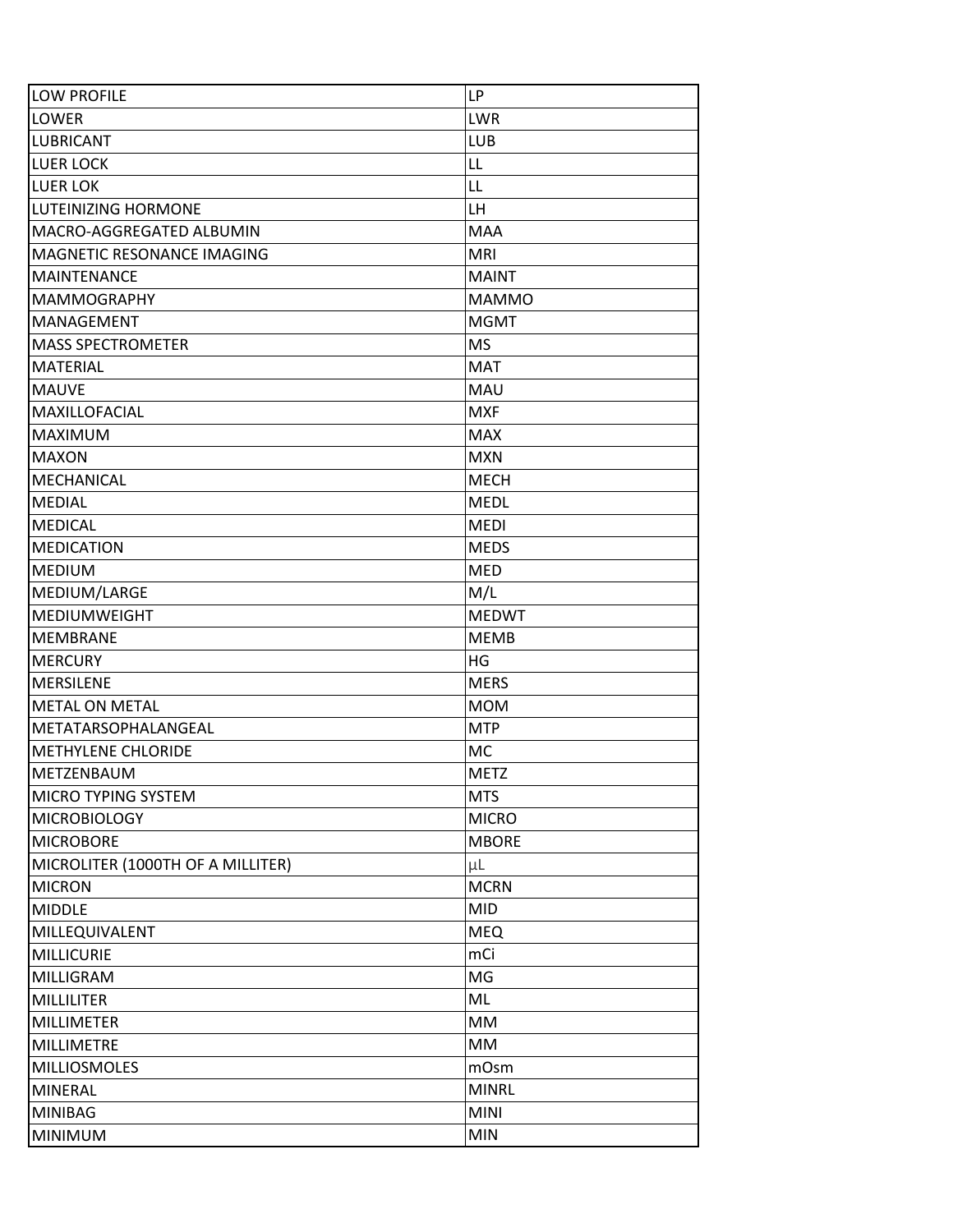| <b>MISCELLANEOUS</b>                      | <b>MISC</b>        |
|-------------------------------------------|--------------------|
| <b>MISMATCH REPAIR PROTEIN 2</b>          | MSH <sub>2</sub>   |
| <b>MODEL</b>                              | <b>MDL</b>         |
| <b>MODULAR</b>                            | <b>MOD</b>         |
| <b>MODULAR ROTATING HINGE</b>             | <b>MRH</b>         |
| <b>MOISTURE</b>                           | <b>MOIST</b>       |
| <b>MONITOR</b>                            | <b>MNTR</b>        |
| <b>MONITORING</b>                         | <b>MNTR</b>        |
| MONOCLONAL                                | <b>MNCLN</b>       |
| <b>MONOCRYL</b>                           | <b>MCRYL</b>       |
| <b>MONOFILAMENT</b>                       | <b>MONOF</b>       |
| <b>MONOSOF</b>                            | <b>MNSF</b>        |
| <b>MONTHLY</b>                            | <b>MTHLY</b>       |
| <b>MONTHS</b>                             | <b>MOS</b>         |
| <b>MOTOR</b>                              | <b>MTR</b>         |
| <b>MOUNTING</b>                           | <b>MOUNT</b>       |
| <b>MOUTHPIECE</b>                         | <b>MTHPC</b>       |
| <b>MULTI PURPOSE</b>                      | <b>MPURP</b>       |
| <b>MULTICONSTITUENT</b>                   | <b>MLTICONSTIT</b> |
| MULTIDIRECTIONAL                          | <b>M-DIRECT</b>    |
| <b>MULTI-LINK</b>                         | <b>MLINK</b>       |
| <b>MULTIPLE</b>                           | <b>MULTI</b>       |
| <b>NARCOTIC</b>                           | <b>NARC</b>        |
| <b>NASOGASTRIC</b>                        | NG                 |
| NASOPHARYNGEAL                            | <b>NASO</b>        |
| <b>NATURAL</b>                            | <b>NAT</b>         |
| <b>NAVY</b>                               | <b>NVY</b>         |
| NEBULIZER (ADJECTIVE ONLY SPELL OUT NOUN) | <b>NEB</b>         |
| NEEDLE (ADJECTIVE ONLY SPELL OUT NOUN)    | <b>NDL</b>         |
| <b>NEEDLELESS</b>                         | <b>NDLS</b>        |
| <b>NEGATIVE</b>                           | <b>NEG</b>         |
| <b>NEONATAL</b>                           | <b>NEONAT</b>      |
| <b>NEONATE</b>                            | <b>NEONAT</b>      |
| <b>NEOPRENE</b>                           | <b>NEOP</b>        |
| <b>NEUROLOGIC</b>                         | <b>NEURO</b>       |
| NEUROLOGICAL                              | <b>NEURO</b>       |
| <b>NEUROLOGY</b>                          | <b>NEURO</b>       |
| <b>NEUTRAL</b>                            | <b>NEUT</b>        |
| <b>NO CARBON REQUIRED</b>                 | <b>NCR</b>         |
| <b>NON</b>                                | N/                 |
| <b>NON ABSORBABLE</b>                     | N/ABS              |
| <b>NON POROUS</b>                         | N/POR              |
| <b>NYLON</b>                              | <b>NYL</b>         |
| O RING                                    | <b>ORING</b>       |
| <b>OBSTETRIC</b>                          | OB                 |
| <b>OBTURATOR</b>                          | OBT                |
| <b>OMNIPAQUE</b>                          | OMP                |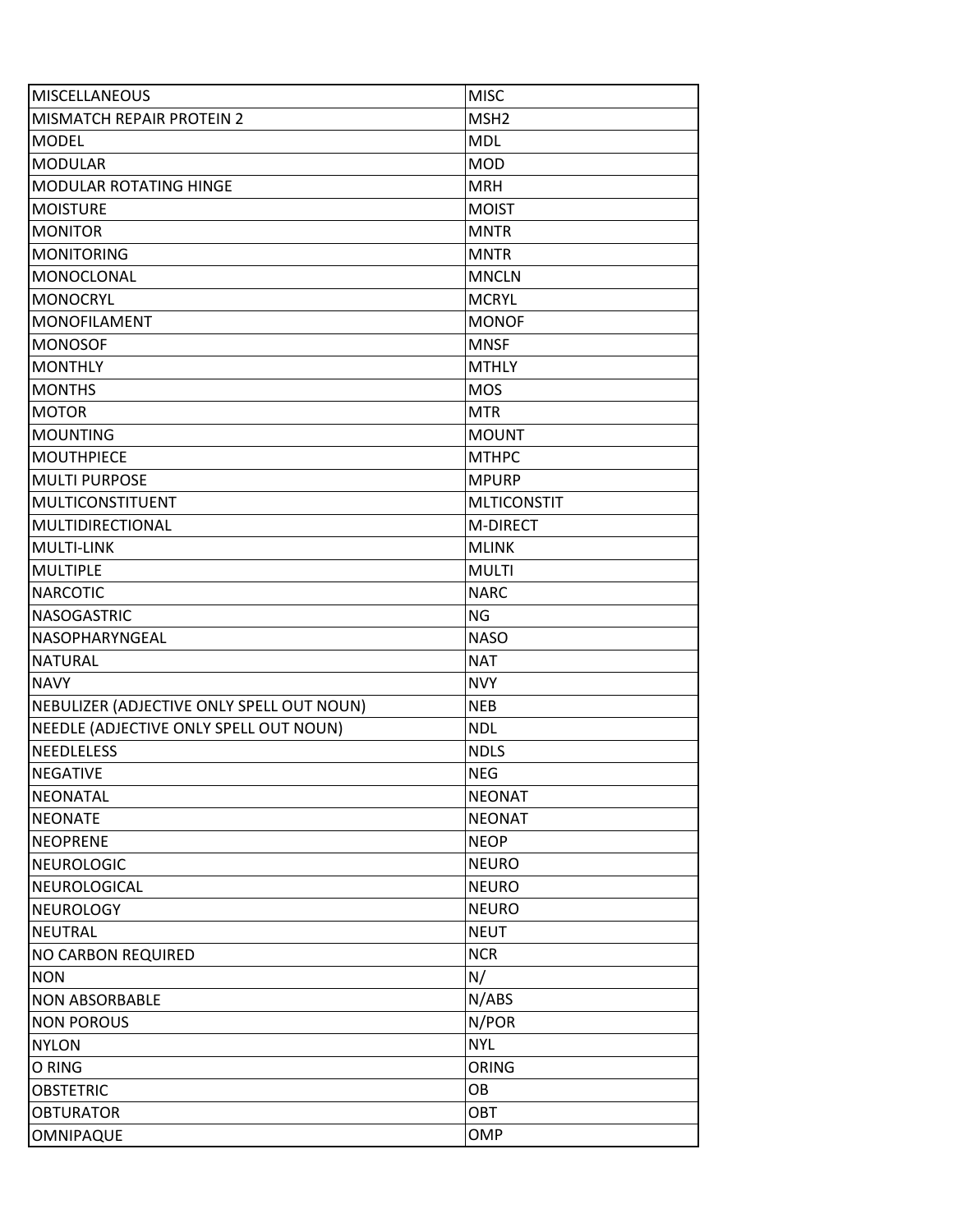| ONE BILLIONTH (MICRO SIZED)           | <b>NANO</b>       |
|---------------------------------------|-------------------|
| <b>ONE PIECE</b>                      | 1PC               |
| <b>ONE-THIRD</b>                      | 1/3               |
| <b>OPAQUE</b>                         | <b>OPQ</b>        |
| <b>OPERATING ROOM</b>                 | OR                |
| <b>OPTHALMIC</b>                      | <b>OPTH</b>       |
| <b>OPTHALMOLOGY</b>                   | <b>OPTH</b>       |
| <b>OPTHALMOSCOPE</b>                  | <b>OPTH</b>       |
| ORANGE                                | <b>ORG</b>        |
| ORIGINAL                              | ORIG              |
| <b>ORTHO</b>                          | <b>ORTHO</b>      |
| <b>ORTHOPAEDIC</b>                    | <b>ORTHO</b>      |
| <b>ORTHOPEDIC</b>                     | <b>ORTHO</b>      |
| <b>OSCILLATING</b>                    | OSC               |
| <b>OTOSCOPE</b>                       | <b>OTO</b>        |
| <b>OUNCE</b>                          | OZ                |
| <b>OUTER DIAMETER</b>                 | O/D               |
| <b>OUTSIDE DIAMETER</b>               | O/D               |
| <b>OVER THE WIRE</b>                  | <b>OTW</b>        |
| <b>OXYGEN</b>                         | 02                |
| <b>PACKAGE</b>                        | <b>PKG</b>        |
| PACKAGED                              | <b>PKG</b>        |
| <b>PACKET</b>                         | <b>PKT</b>        |
| <b>PAEDIATRIC</b>                     | <b>PAED</b>       |
| <b>PAIR</b>                           | PR                |
| PANEL (ADJECTIVE ONLY SPELL OUT NOUN) | <b>PNL</b>        |
| PARATHYROID HORMONE                   | PTH               |
| <b>PARTIAL THREAD</b>                 | <b>PTRD</b>       |
| <b>PARTIALLY THREADED</b>             | <b>PTRD</b>       |
| <b>PARTICULATE</b>                    | <b>PARTIC</b>     |
| <b>PATIENT</b>                        | PT                |
| PATIENT CONTROLLED ANALGESIA          | <b>PCA</b>        |
| PEDIATRIC                             | PAED              |
| <b>PELVIC</b>                         | PELV              |
| <b>PERCENT</b>                        | %                 |
| <b>PERCUSSION</b>                     | <b>PERCUSS</b>    |
| <b>PERCUTANEOUS</b>                   | <b>PERC</b>       |
| PERCUTANEOUS ENDOSCOPIC GASTROSTOMY   | <b>PEG</b>        |
| <b>PERFORATE</b>                      | <b>PERF</b>       |
| PERFORATED                            | <b>PERF</b>       |
| PERFORATING                           | <b>PERF</b>       |
| <b>PERFORATION</b>                    | <b>PERF</b>       |
| PERFORMANCE                           | PERFRM            |
| <b>PERFUSION</b>                      | <b>PRFS</b>       |
| PERIARTICULAR                         | PERIART           |
| PERI-ARTICULAR                        | PERIART           |
| PERIPROSTHETIC                        | <b>PERIPROSTH</b> |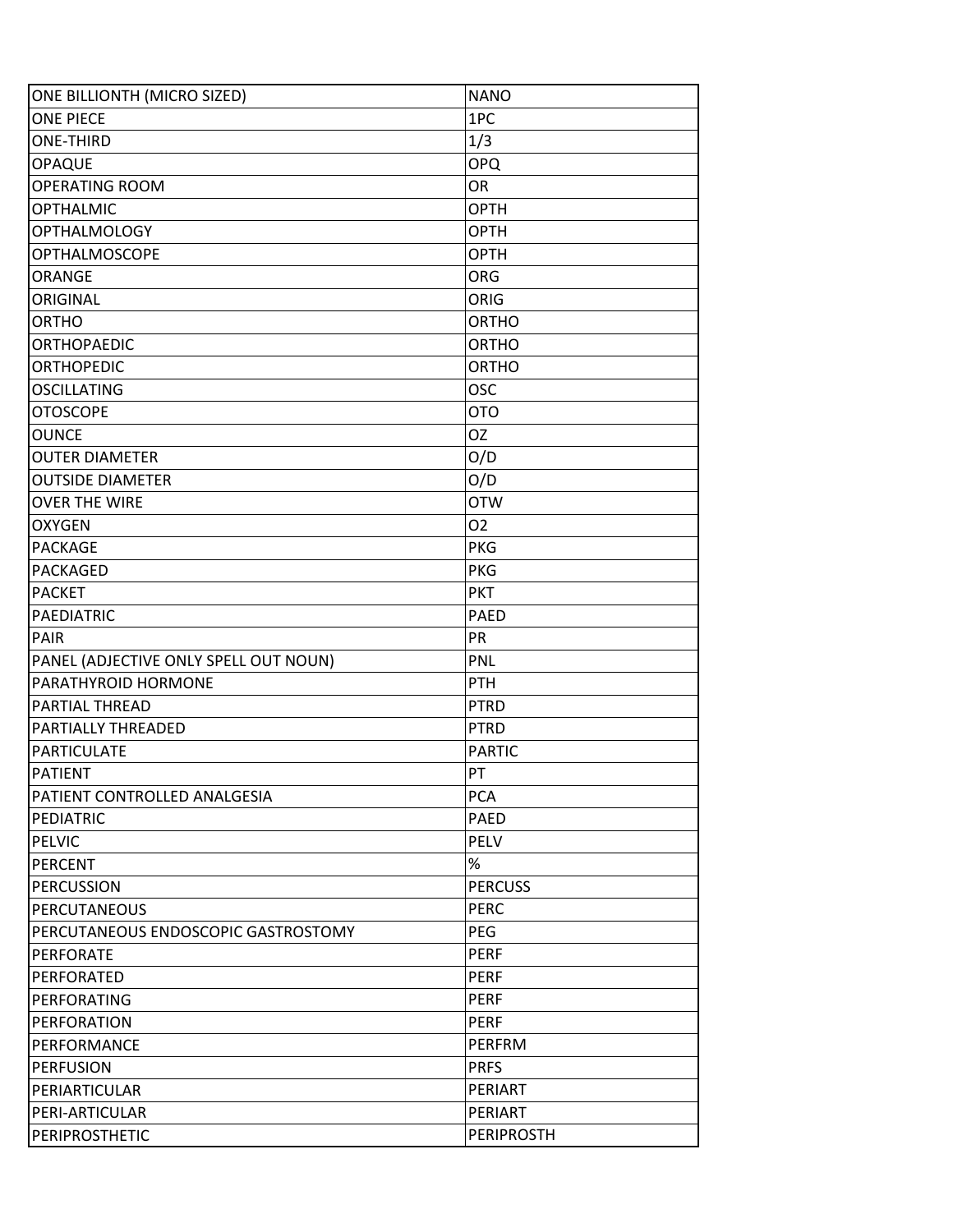| PERITONEAL                       | <b>PERITNL</b>  |
|----------------------------------|-----------------|
| PERITONEAL DIALYSIS              | PD              |
| PERITONEAL DIALYSIS SOLUTIONS    | <b>PDS</b>      |
| PERMA HAND                       | <b>PRMHD</b>    |
| PFRMANFNT                        | PERM            |
| PERSONAL PROTECTIVE EQUIPMENT    | <b>PPE</b>      |
| PERTH SMITHS FALLS               | <b>PSF</b>      |
| PHARMACEUTICAL                   | PHARM           |
| PHARMACY                         | <b>PHARM</b>    |
| PHARYNGEAL                       | <b>PHARY</b>    |
| <b>PHOSPHATE</b>                 | PHOS            |
| PHOSPHATE BUFFERED SALINE        | PBS             |
| <b>PINK</b>                      | <b>PNK</b>      |
| <b>PINNACLE</b>                  | <b>PINN</b>     |
| <b>PLAIN</b>                     | <b>PLN</b>      |
| <b>PLASTIC</b>                   | <b>PLST</b>     |
| <b>PLATED</b>                    | <b>PLTD</b>     |
| <b>PLATFORM</b>                  | <b>PLTFM</b>    |
| <b>PLEDGET</b>                   | <b>PLDGT</b>    |
| PNEUMATIC                        | <b>PNEUM</b>    |
| <b>POINT</b>                     | <b>PNT</b>      |
| <b>POINTED</b>                   | PNT             |
| POLY COATED                      | POLY-COATED     |
| POLYAXIAL                        | <b>PLYAX</b>    |
| POLYCARBONATE                    | <b>POLYCARB</b> |
| POLYCLONAL                       | <b>POLYCL</b>   |
| <b>POLYESTER</b>                 | <b>POLYES</b>   |
| <b>POLYETHYLENE</b>              | <b>POLYETH</b>  |
| <b>POLYISOPRENE</b>              | <b>ISO</b>      |
| <b>POLYPECTOMY</b>               | <b>POLYP</b>    |
| POLYPROPYLENE                    | <b>POLYPROP</b> |
| <b>POLYSORB</b>                  | <b>PLYSB</b>    |
| POLYSTYRENE                      | <b>POLYSTY</b>  |
| POLYTETRAFLUOROETHYLENE          | <b>PTFE</b>     |
| POLYVINYL CHLORIDE               | <b>PVC</b>      |
| <b>POSITION</b>                  | <b>POSTN</b>    |
| POSITIONAL                       | <b>POSTN</b>    |
| <b>POSITIONER</b>                | <b>POSTN</b>    |
| <b>POSITIONING</b>               | <b>POSTN</b>    |
| <b>POSITIVE</b>                  | POS             |
| POSITIVE END EXPIRATORY PRESSURE | PEEP            |
| <b>POSTERIOR</b>                 | <b>POSTR</b>    |
| POSTERIOR CRUCIAL LIGAMENT       | <b>PCL</b>      |
| POSTERIOR STABILIZED             | PS              |
| POSTERIOR STABILIZING            | <b>PS</b>       |
| POSTEROLATERAL                   | P/LAT           |
| POSTEROMEDIAL                    | P/MEDL          |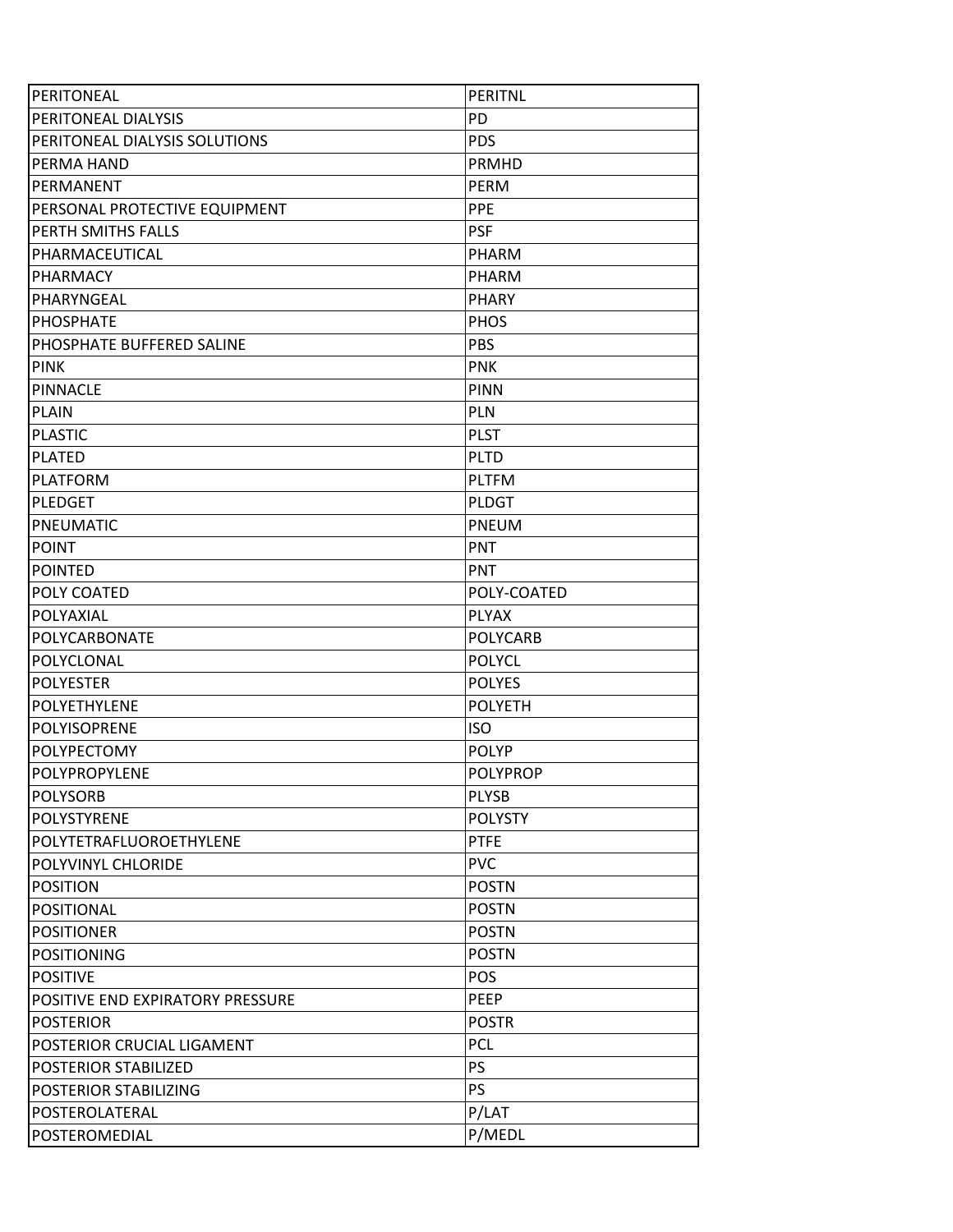| <b>POTASSIUM CHLORIDE</b>                 | <b>KCL</b>     |
|-------------------------------------------|----------------|
| POTENTIAL OF HYDROGEN                     | pH             |
| <b>POUND</b>                              | <b>LB</b>      |
| POUND PER SQUARE INCH                     | <b>PSI</b>     |
| <b>POURABLE</b>                           | <b>POUR</b>    |
| POVIDONE (IODINE)                         | <b>PVP</b>     |
| <b>POWDER</b>                             | <b>PWDR</b>    |
| <b>POWDER FREE</b>                        | PF             |
| <b>POWDERED</b>                           | <b>PWDR</b>    |
| <b>POWDERFREE</b>                         | <b>PFREE</b>   |
| <b>PRE-DILUTED</b>                        | PRE-DLTD       |
| PREFILLED                                 | <b>PREFL</b>   |
| <b>PREMATURE INFANT</b>                   | PREMI          |
| <b>PREMIUM</b>                            | <b>PREM</b>    |
| <b>PRE-OPERATIVE</b>                      | PRE-OP         |
| <b>PREPARATION</b>                        | <b>PREP</b>    |
| PRESERVATIVE                              | PRSRV          |
| <b>PRESS-FIT</b>                          | P-FIT          |
| <b>PRESSURE</b>                           | <b>PRESS</b>   |
| <b>PRESSURIZER</b>                        | <b>PRESS</b>   |
| PREVENTATIVE MAINTENANCE                  | PM             |
| PRIMARY                                   | PRIM           |
| <b>PRINTER</b>                            | <b>PRNT</b>    |
| PROCEDURAL                                | <b>PROCED</b>  |
| <b>PROCESS</b>                            | <b>PROC</b>    |
| <b>PROCESSING</b>                         | <b>PROC</b>    |
| <b>PRODUCT</b>                            | <b>PROD</b>    |
| <b>PRODUCTION</b>                         | PROD           |
| PROFESSIONAL                              | <b>PROF</b>    |
| <b>PROLENE</b>                            | <b>PROL</b>    |
| <b>PROSTATE SPECIFIC ANTIGEN</b>          | <b>PSA</b>     |
| <b>PROSTHESIS</b>                         | <b>PROST</b>   |
| <b>PROTECT</b>                            | <b>PROT</b>    |
| <b>PROTECTING</b>                         | <b>PROT</b>    |
| <b>PROTECTION</b>                         | <b>PROT</b>    |
| <b>PROTECTIVE</b>                         | <b>PROT</b>    |
| PROTECTOR (ADJECTIVE ONLY SPELL OUT NOUN) | <b>PROT</b>    |
| PROVIDENCE CARE                           | PCC            |
| PROVISIONAL                               | <b>PROV</b>    |
| PROXIMAL                                  | <b>PROX</b>    |
| PROXIMATE                                 | <b>PROX</b>    |
| PULMONARY                                 | <b>PULM</b>    |
| <b>PURPLE</b>                             | <b>PURP</b>    |
| <b>PURPOSE</b>                            | <b>PUR</b>     |
| <b>PUSHBUTTON</b>                         | <b>PUSHBTN</b> |
| <b>QUANTITATIVE FIT TEST</b>              | QNFT           |
| QUART                                     | QT             |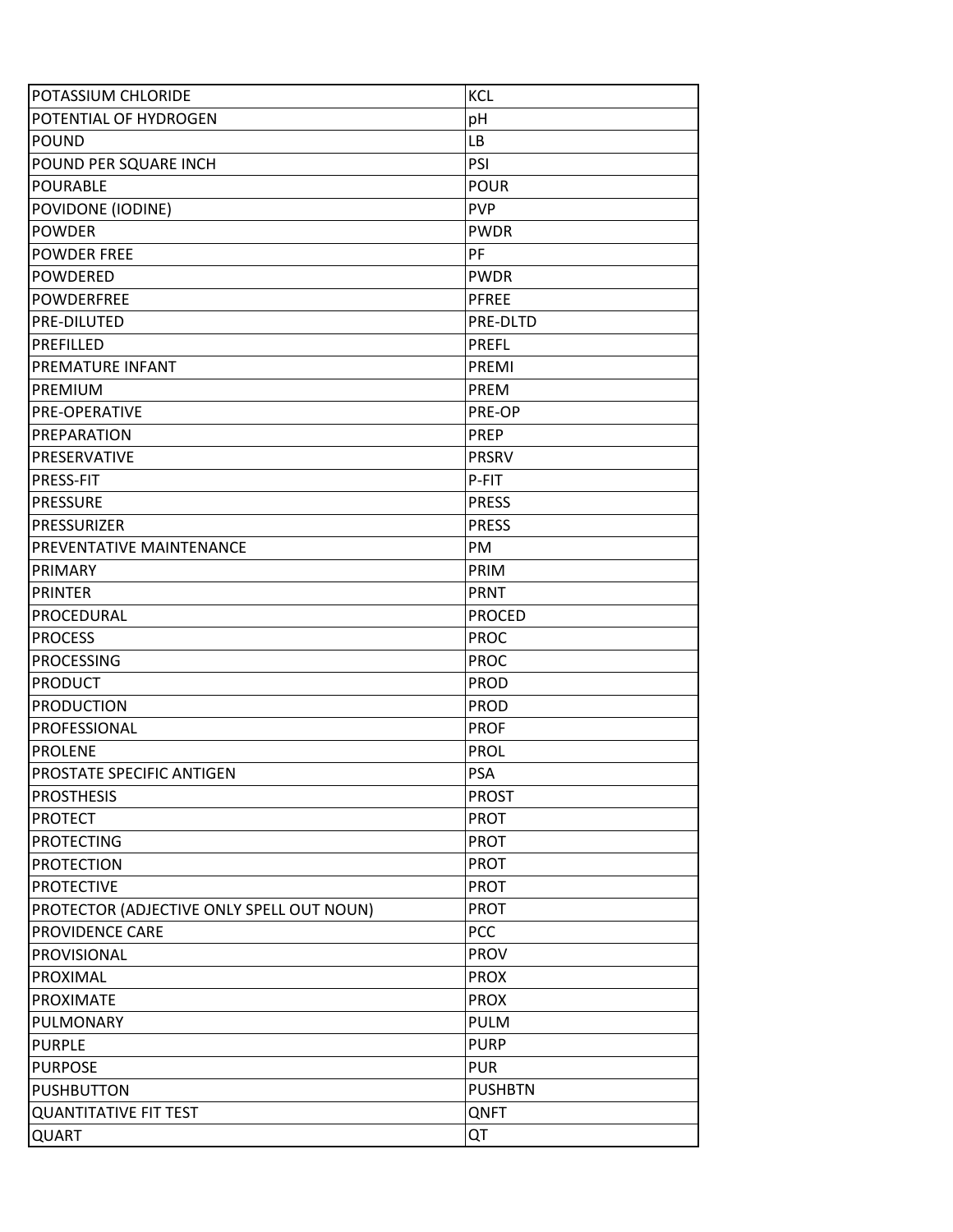| QUARTER                    | <b>QTR</b>      |
|----------------------------|-----------------|
| <b>QUICK</b>               | QK              |
| <b>QUICK CONNECT</b>       | <b>QKCONN</b>   |
| <b>QUICK COUPLING</b>      | <b>QKCPLR</b>   |
| <b>QUICK RELEASE</b>       | <b>QKREL</b>    |
| <b>QUICK SET</b>           | <b>QKSET</b>    |
| QUINTE                     | QHC             |
| RADIAL                     | <b>RAD</b>      |
| <b>RADIOLOGY</b>           | <b>RADIO</b>    |
| <b>RADIOLUCENT</b>         | <b>RADLCNT</b>  |
| RADIOPAQUE                 | <b>RDPQ</b>     |
| <b>RADIUS</b>              | <b>RAD</b>      |
| <b>RANGE</b>               | <b>RNG</b>      |
| <b>REACTION</b>            | <b>RXN</b>      |
| <b>READY TO USE</b>        | <b>RTU</b>      |
| <b>REAGENT</b>             | <b>RGT</b>      |
| REATTACHMENT               | <b>REATTACH</b> |
| <b>REBREATHING</b>         | <b>REBREATH</b> |
| <b>RECEPTACLE</b>          | <b>RCPT</b>     |
| <b>RECEPTOR</b>            | <b>RCPT</b>     |
| <b>RECHARGE</b>            | <b>RCHG</b>     |
| RECHARGEABLE               | <b>RCHG</b>     |
| <b>RECIPROCATING</b>       | <b>RECIPNG</b>  |
| <b>RECONSTRUCTION</b>      | <b>RECON</b>    |
| <b>RECORDER</b>            | <b>RCRDR</b>    |
| <b>RECTANGULAR</b>         | <b>RECT</b>     |
| RED BLOOD CELL (CORPUSCLE) | <b>RBC</b>      |
| <b>REDUCTION</b>           | <b>REDUC</b>    |
| <b>REFERENCE</b>           | <b>REF</b>      |
| <b>REFLECTION</b>          | <b>REFL</b>     |
| <b>REFRIGERATOR</b>        | <b>REFRIG</b>   |
| <b>REFURBISH</b>           | <b>REFURB</b>   |
| <b>REFURBISHED</b>         | <b>REFURB</b>   |
| REGULAR                    | <b>REG</b>      |
| <b>REHABILITATION</b>      | <b>REHAB</b>    |
| <b>REINFORCE</b>           | <b>REINF</b>    |
| <b>REINFORCED</b>          | <b>REINF</b>    |
| RELOADABLE                 | <b>RELOAD</b>   |
| <b>RELOADS</b>             | <b>RELOAD</b>   |
| REMOVABLE                  | REMV            |
| REMOVAL                    | REMV            |
| REPLACEABLE                | <b>REPL</b>     |
| REPLACEMENT                | <b>REPL</b>     |
| <b>RESISTANCE</b>          | <b>RESIS</b>    |
| <b>RESISTANT</b>           | <b>RESIS</b>    |
| <b>RESOLUTION</b>          | <b>RESOL</b>    |
| <b>RESPIRATION</b>         | <b>RESP</b>     |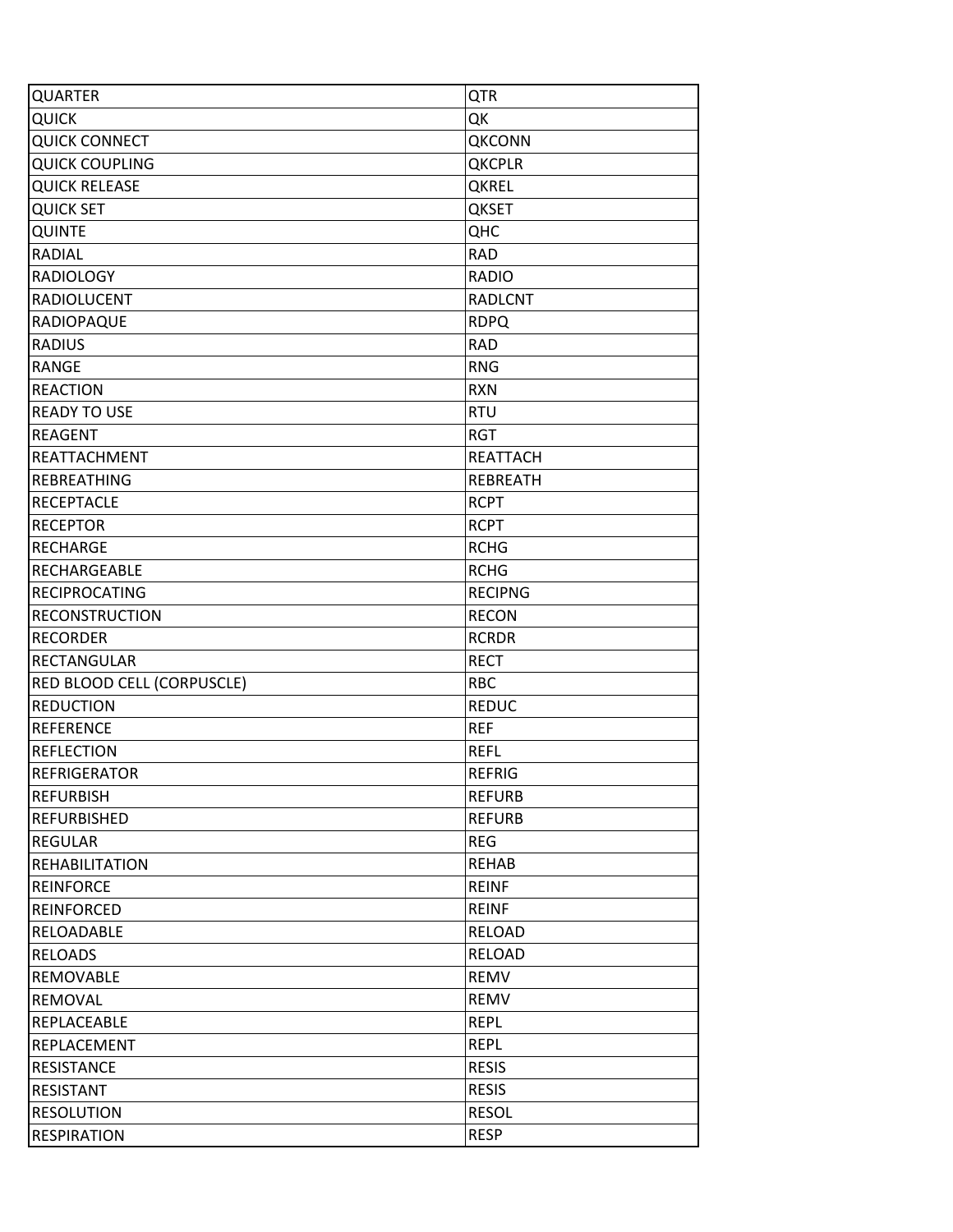| <b>RESPIRATOR</b>                         | <b>RESP</b>      |
|-------------------------------------------|------------------|
| <b>RESPIRATORY</b>                        | <b>RESP</b>      |
| <b>RESTORATION</b>                        | <b>RESTOR</b>    |
| <b>RESTORATIVE</b>                        | <b>RSTRTV</b>    |
| <b>RESUSCITATION</b>                      | <b>RESUSC</b>    |
| <b>RESUSCITATOR</b>                       | <b>RESUSC</b>    |
| RETARDANT                                 | <b>RTDNT</b>     |
| <b>RETENTION</b>                          | <b>RETEN</b>     |
| <b>RETICULATING</b>                       | <b>RETIC</b>     |
| RETRACTOR (ADJECTIVE ONLY SPELL OUT NOUN) | <b>RETR</b>      |
| RETRIEVAL                                 | <b>RETRV</b>     |
| <b>RETROGRADE</b>                         | <b>RETGR</b>     |
| <b>REUSABLE</b>                           | <b>REUS</b>      |
| <b>REVERSE</b>                            | <b>REV</b>       |
| <b>REVERSIBLE</b>                         | <b>REV</b>       |
| <b>RIGHT</b>                              | <b>RT</b>        |
| RIGHT LATERAL                             | <b>RTLAT</b>     |
| <b>RIGHT MEDIAL</b>                       | <b>RTMEDL</b>    |
| <b>RINGERS LACTATE</b>                    | <b>LR</b>        |
| <b>ROBERTSON</b>                          | <b>ROBRTSN</b>   |
| ROBINSON NELATION CATHETER                | <b>ROB-NEL</b>   |
| ROCHESTER OCHSNER                         | <b>R-OCHSNER</b> |
| ROCHESTER PEAN                            | <b>R-PEAN</b>    |
| <b>ROLL</b>                               | <b>RL</b>        |
| <b>ROTATABLE</b>                          | <b>ROT</b>       |
| <b>ROTATE</b>                             | <b>ROT</b>       |
| <b>ROTATING</b>                           | <b>ROT</b>       |
| <b>ROTATIONAL</b>                         | <b>ROT</b>       |
| <b>ROTATOR</b>                            | <b>ROT</b>       |
| <b>ROUND</b>                              | <b>RND</b>       |
| <b>ROYAL BLUE</b>                         | <b>RBLU</b>      |
| SABOURAUD DEXTROSE AGAR                   | <b>SDA</b>       |
| SALINE                                    | <b>SLN</b>       |
| <b>SCREW</b>                              | <b>SCRW</b>      |
| <b>SCREWDRIVER</b>                        | <b>SCWDRVR</b>   |
| SEGMENT                                   | <b>SEG</b>       |
| SEGMENTAL                                 | <b>SEG</b>       |
| <b>SELF DRILL</b>                         | S/DRL            |
| <b>SELF DRILLING</b>                      | S/DRL            |
| SELF RETAINING                            | S/RET            |
| <b>SELF SEAL</b>                          | S/SEAL           |
| <b>SELF SEALING</b>                       | S/SEAL           |
| <b>SELF TAPPING</b>                       | S/TAP            |
| SELF-ADHERENT                             | S/ADH            |
| SELF-ADHESIVE                             | S/ADH            |
| SEMI-TUBULAR                              | SEMI-TUBLR       |
| SENSITIVITY                               | <b>SENS</b>      |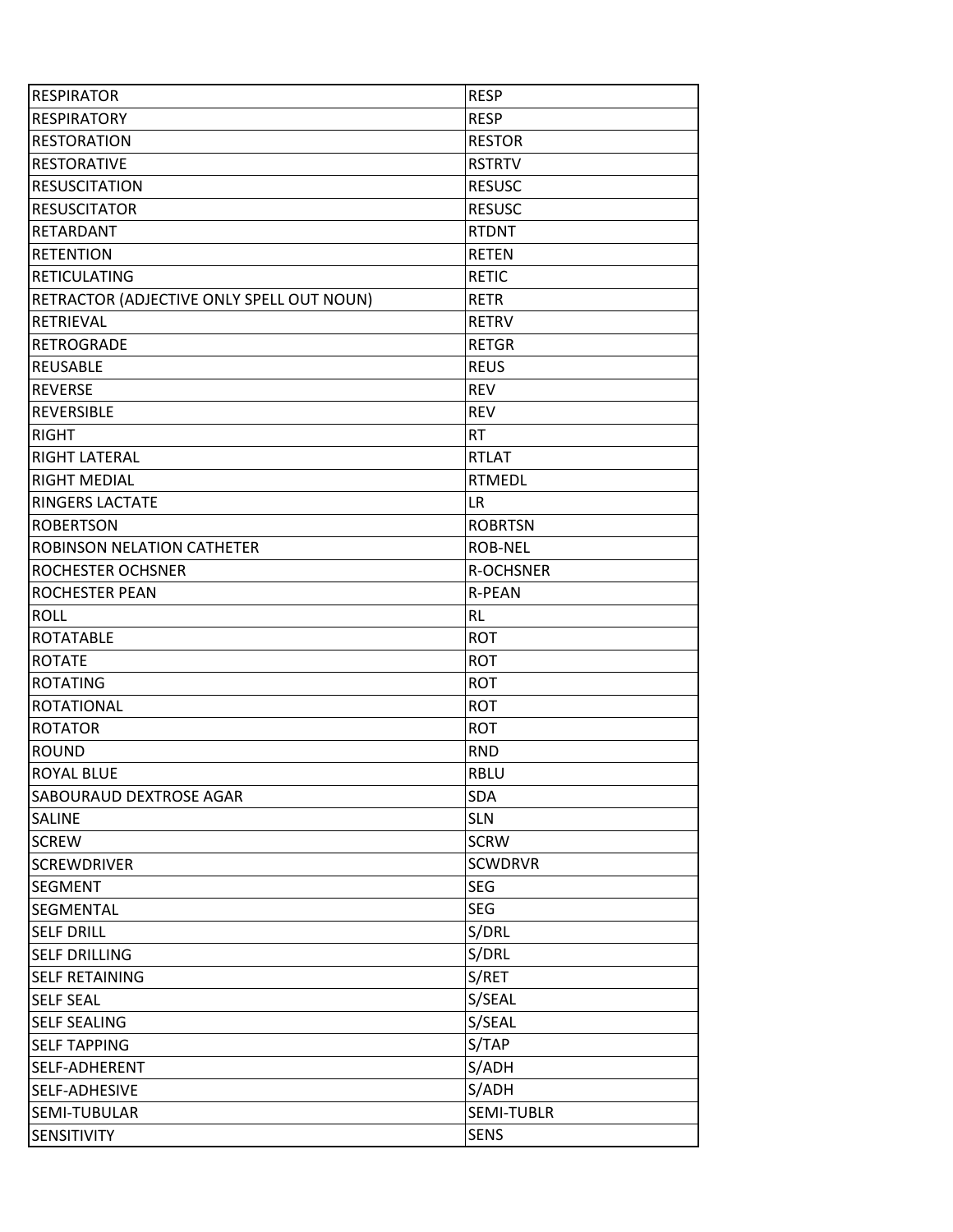| <b>SEQUENTIAL COMPRESSION DEVICE</b>             | <b>SCD</b>     |
|--------------------------------------------------|----------------|
| SERUM GLUTAMIC-OXALOCETIC TRANSAMINASE           | <b>SGOT</b>    |
| ISERVER                                          | <b>SRVR</b>    |
| <b>SERVICE</b>                                   | <b>SERV</b>    |
| SEX HORMONE BINDING GLOBULIN                     | <b>SHBG</b>    |
| <b>SHORT SLEEVE</b>                              | S/S            |
| <b>SHORT TURN AROUND TIME</b>                    | <b>STAT</b>    |
| <b>SHOULDER</b>                                  | <b>SHLDR</b>   |
| <b>SIDE HOLE</b>                                 | SH             |
| <b>SIDECUTTING</b>                               | <b>SIDECUT</b> |
| <b>SIGMOIDOSCOPE</b>                             | <b>SIGMOID</b> |
| <b>SILICONE</b>                                  | <b>SILI</b>    |
| <b>SILICONIZED</b>                               | <b>SILI</b>    |
| SILVER (CHEMICAL ONLY - SPELL OUT THE REMAINING) | AG             |
| <b>SINGLE</b>                                    | SNGL           |
| <b>SIZE</b>                                      | SZ             |
| <b>SLEEVE</b>                                    | <b>SLVE</b>    |
| <b>I</b> SLOTTED                                 | <b>SLOT</b>    |
| SMALL                                            | SM             |
| SMALL/MEDIUM                                     | S/M            |
| <b>SMOOTH</b>                                    | <b>SMTH</b>    |
| SODIUM (SOLUTIONS ONLY)                          | <b>NA</b>      |
| <b>SODIUM BICARBONATE</b>                        | NAHCO3         |
| SODIUM CHLORIDE                                  | <b>NaCl</b>    |
| <b>SODIUM CITRATE</b>                            | <b>NACIT</b>   |
| SODIUM HEPARIN                                   | <b>NAHEP</b>   |
| SODIUM HYDROXIDE                                 | <b>NAOH</b>    |
| SODIUM POLYANETHOL SULFATE                       | <b>SPS</b>     |
| SODIUM POLYANETHOL SULPHONATE                    | <b>SPS</b>     |
| <b>SOFSILK</b>                                   | <b>SFSLK</b>   |
| <b>SOFTWARE</b>                                  | <b>SFWR</b>    |
| SOLUTION                                         | <b>SOLN</b>    |
| <b>SPECIFIC</b>                                  | SP             |
| <b>SPECIMEN</b>                                  | <b>SPEC</b>    |
| SPONGE (ADJECTIVE ONLY SPELL OUT NOUN)           | <b>SPG</b>     |
| <b>SQUARE</b>                                    | SQ             |
| <b>STABILITY</b>                                 | <b>STAB</b>    |
| <b>STABILIZATION</b>                             | <b>STAB</b>    |
| <b>STABILIZED</b>                                | <b>STAB</b>    |
| <b>STABILIZER</b>                                | <b>STAB</b>    |
| <b>STABILIZING</b>                               | <b>STAB</b>    |
| <b>STAINLESS STEEL</b>                           | SS             |
| <b>STANDARD</b>                                  | <b>STD</b>     |
| <b>STAPHYLOCOCCUS</b>                            | <b>STAPH</b>   |
| <b>STAPLING</b>                                  | <b>STPL</b>    |
| <b>STATUTORY</b>                                 | <b>STAT</b>    |
| <b>STEEL</b>                                     | <b>STL</b>     |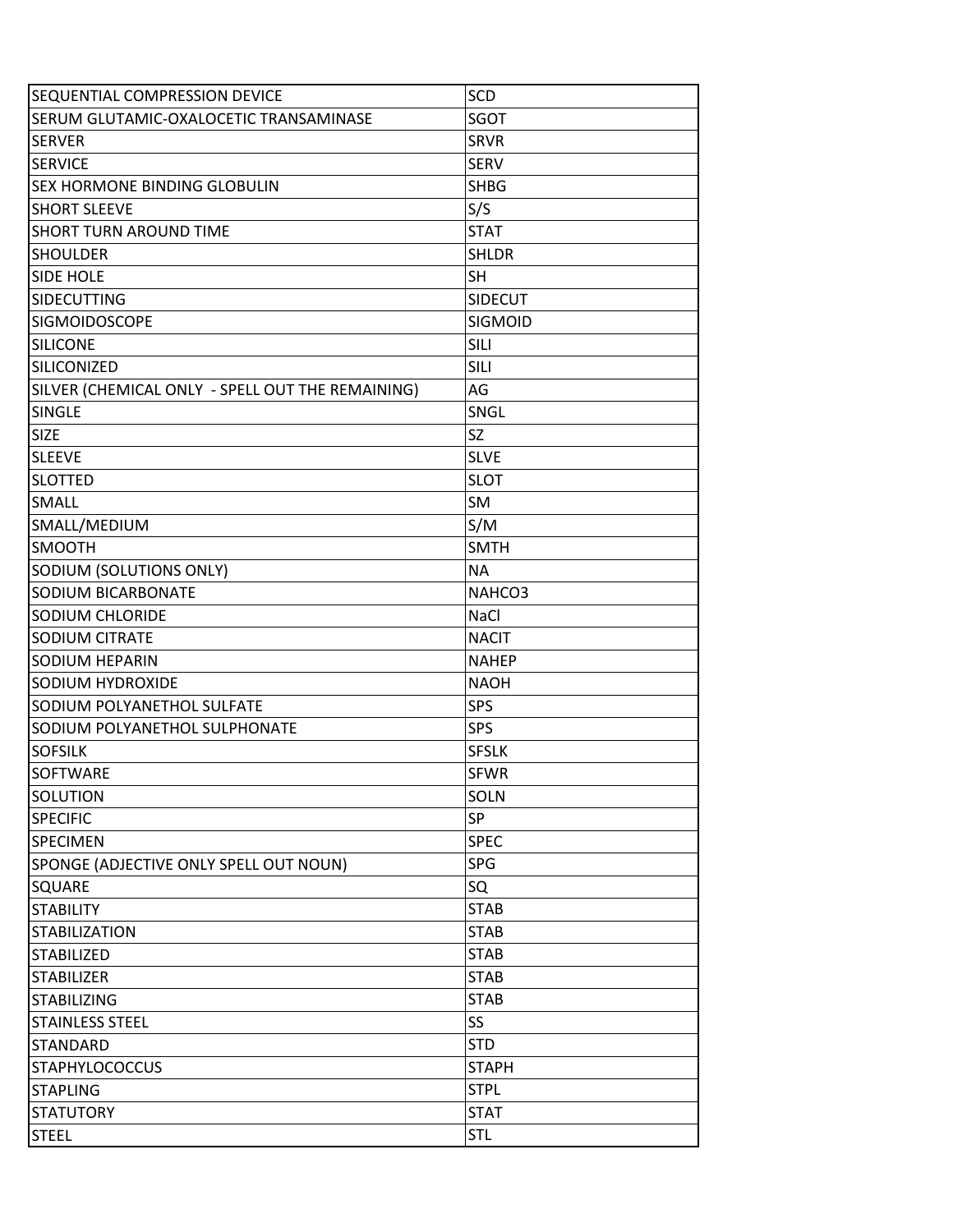| <b>STEINMANN</b>                        | <b>STEIN</b>   |
|-----------------------------------------|----------------|
| <b>STENT</b>                            | <b>STNT</b>    |
| <b>STERILE</b>                          | <b>STER</b>    |
| <b>STERILIZATION</b>                    | <b>STER</b>    |
| <b>STERILIZED</b>                       | <b>STER</b>    |
| <b>STERILIZER</b>                       | <b>STER</b>    |
| <b>STERILIZING</b>                      | <b>STER</b>    |
| <b>STERLING</b>                         | <b>STRLG</b>   |
| <b>STOPCOCK</b>                         | <b>STPCK</b>   |
| <b>STOPPER</b>                          | <b>STPR</b>    |
| <b>STRAIGHT</b>                         | <b>STR</b>     |
| <b>STRAND</b>                           | <b>STRND</b>   |
| <b>STRAWBERRY</b>                       | <b>STRWBRY</b> |
| <b>STREPTOCOCCUS</b>                    | <b>STREP</b>   |
| <b>STRIP</b>                            | <b>STRP</b>    |
| <b>STYROFOAM</b>                        | <b>STYRFM</b>  |
| <b>SUBSTITUTE</b>                       | <b>SUB</b>     |
| <b>SUBSTITUTING</b>                     | <b>SUB</b>     |
| <b>SUCTION</b>                          | <b>SUCT</b>    |
| <b>SUPERIOR</b>                         | <b>SUP</b>     |
| SUPPORT (ADJECTIVE ONLY SPELL OUT NOUN) | <b>SPRT</b>    |
| <b>SUPPORTED</b>                        | <b>SPRT</b>    |
| SURFACE (ADJECTIVE ONLY SPELL OUT NOUN) | <b>SURF</b>    |
| <b>SURGICAL</b>                         | <b>SURGL</b>   |
| <b>SURGICAL</b>                         | <b>SURG</b>    |
| <b>SURGICAL STEEL</b>                   | SS             |
| <b>SURGIPRO</b>                         | <b>SRGPR</b>   |
| <b>SUSPENSION</b>                       | <b>SUSP</b>    |
| <b>SUTURE</b>                           | <b>SUT</b>     |
| <b>SUTURING</b>                         | <b>SUT</b>     |
| SWAB (ADJECTIVE ONLY SPELL OUT NOUN)    | <b>SWB</b>     |
| SWIVEL                                  | SWVL           |
| <b>SYNTHES</b>                          | <b>SYN</b>     |
| <b>SYNTHETIC</b>                        | <b>SYNTH</b>   |
| <b>SYRINGE</b>                          | <b>SYR</b>     |
| <b>SYSTEM</b>                           | <b>SYS</b>     |
| <b>TACHOMETER</b>                       | <b>TACH</b>    |
| <b>TECHNETIUM</b>                       | <b>TC</b>      |
| <b>TELEPHONE</b>                        | <b>PHONE</b>   |
| <b>TEMPERATURE</b>                      | <b>TEMP</b>    |
| <b>TENSION FREE VAGINAL TAPE</b>        | <b>TVT</b>     |
| TERMINAL DEOXYYNUCLEOTIDYL TRANSFERASE  | TdT            |
| <b>TEXTURED</b>                         | <b>TXT</b>     |
| <b>THERAPEUTIC</b>                      | <b>THRP</b>    |
| THERAPEUTIC DRUG MONITORING             | <b>TDM</b>     |
| <b>THERMOMETER</b>                      | <b>THERM</b>   |
| THERMOSTABLE DNA POLYMERASE             | TAQ            |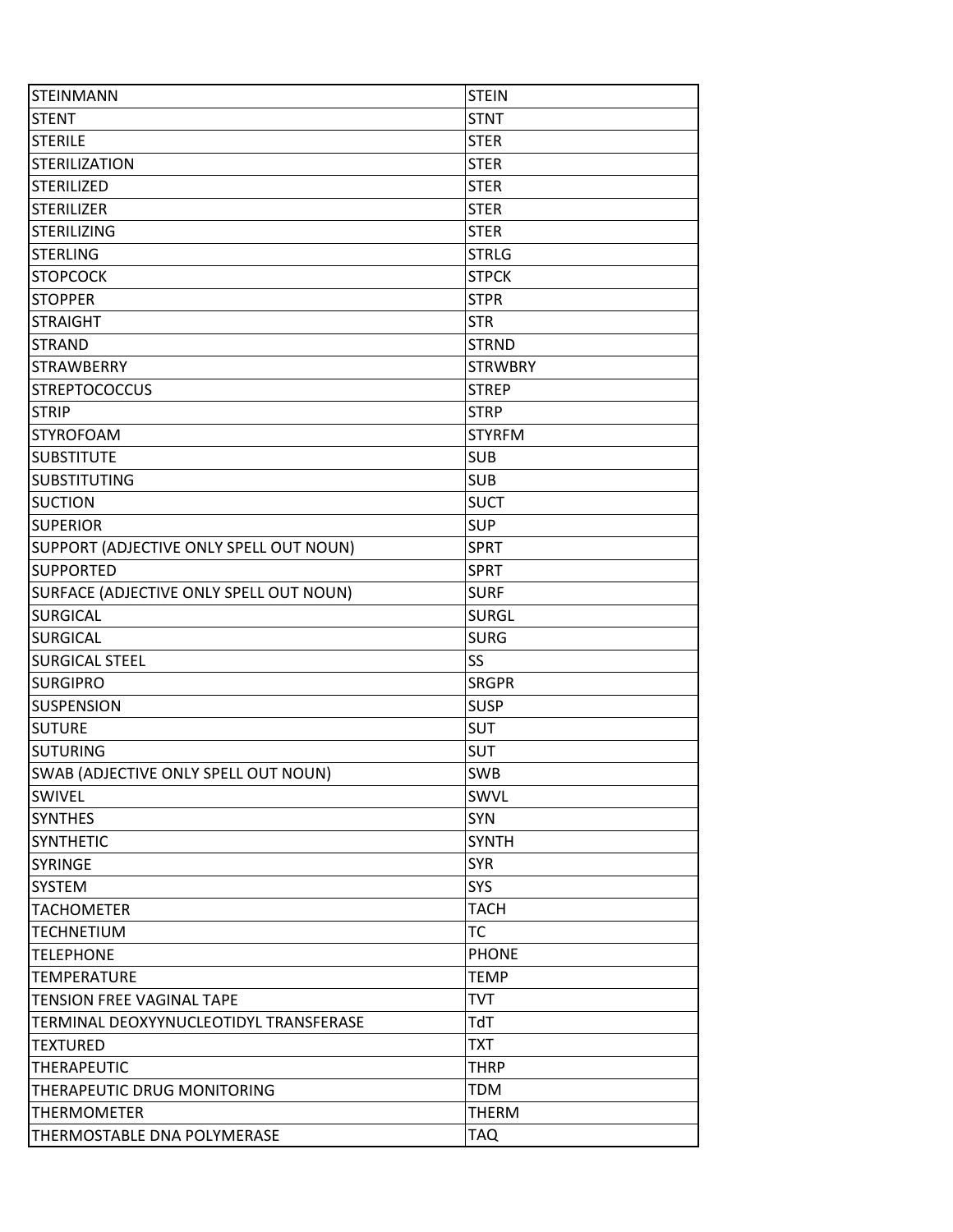| <b>THICK</b>                           | <b>THK</b>        |
|----------------------------------------|-------------------|
| <b>THREAD</b>                          | <b>THD</b>        |
| <b>THREADED</b>                        | THD               |
| <b>THREE-PART</b>                      | 3-PART            |
| <b>THREE-WAY</b>                       | 3W                |
| THYROID STIMULATING HORMONE            | <b>TSH</b>        |
| <b>THYROXINE</b>                       | T4                |
| <b>TIBAL</b>                           | TIB               |
| <b>TIBIA</b>                           | <b>TIB</b>        |
| <b>TIBIAL</b>                          | TIB               |
| <b>TICRON</b>                          | <b>TCRN</b>       |
| <b>TIMES</b>                           | Χ                 |
| <b>TINCTURE</b>                        | <b>TINCT</b>      |
| TISSUE (ADJECTIVE ONLY SPELL OUT NOUN) | <b>TISS</b>       |
| TITANIUM                               | TI                |
| <b>TODDLER</b>                         | <b>TOD</b>        |
| <b>TOTAL</b>                           | <b>TOT</b>        |
| <b>TOTAL HEMOGLOBIN</b>                | <b>THB</b>        |
| <b>TOXICOLOGY</b>                      | <b>TOX</b>        |
| <b>TRABECULAR METAL</b>                | TM                |
| <b>TRACH</b>                           | <b>TRACH</b>      |
| <b>TRACHEA</b>                         | <b>TRACH</b>      |
| <b>TRACHEAL</b>                        | <b>TRACH</b>      |
| <b>TRACHEOSTOMY</b>                    | <b>TRACH</b>      |
| <b>TRACTION</b>                        | <b>TRCTN</b>      |
| <b>TRANSCRIPTION</b>                   | <b>TRANSCRIPT</b> |
| TRANSCRIPTION-COUPLED REPAIR           | <b>TCR</b>        |
| <b>TRANSFER</b>                        | <b>TRANSF</b>     |
| <b>TRANSPARENCY</b>                    | <b>TRANSP</b>     |
| <b>TRANSPARENT</b>                     | <b>TRANSP</b>     |
| <b>TRANSPORTATION</b>                  | <b>TRANSPORT</b>  |
| <b>TREPHINE</b>                        | <b>TRN</b>        |
| TRICYCLIC ANTI-DEPRESSANT              | <b>TCA</b>        |
| <b>TRIGGER</b>                         | <b>TRIGR</b>      |
| TRIGLYCERIDE (S)                       | <b>TGC</b>        |
| <b>TRI-PURPOSE</b>                     | TRI-PUR           |
| TRIS BUFFERED SALINE                   | <b>TBS</b>        |
| <b>TROCAR</b>                          | <b>TROC</b>       |
| <b>TROCHANTERIC</b>                    | <b>TROCH</b>      |
| TRYPTOPHAN DEAMINASE ACTIVITY          | <b>TDA</b>        |
| <b>TUBERCLUSOSIS</b>                   | TB                |
| TUBING (ADJECTIVE ONLY SPELL OUT NOUN) | <b>TBNG</b>       |
| <b>TUBULAR</b>                         | <b>TBLR</b>       |
| <b>TUNGSTEN CARBIDE</b>                | T/CB              |
| <b>TWO PIECE</b>                       | 2PC               |
| <b>ULTRALINE</b>                       | <b>ULTRA</b>      |
| <b>ULTRAVIOLET</b>                     | <b>UV</b>         |